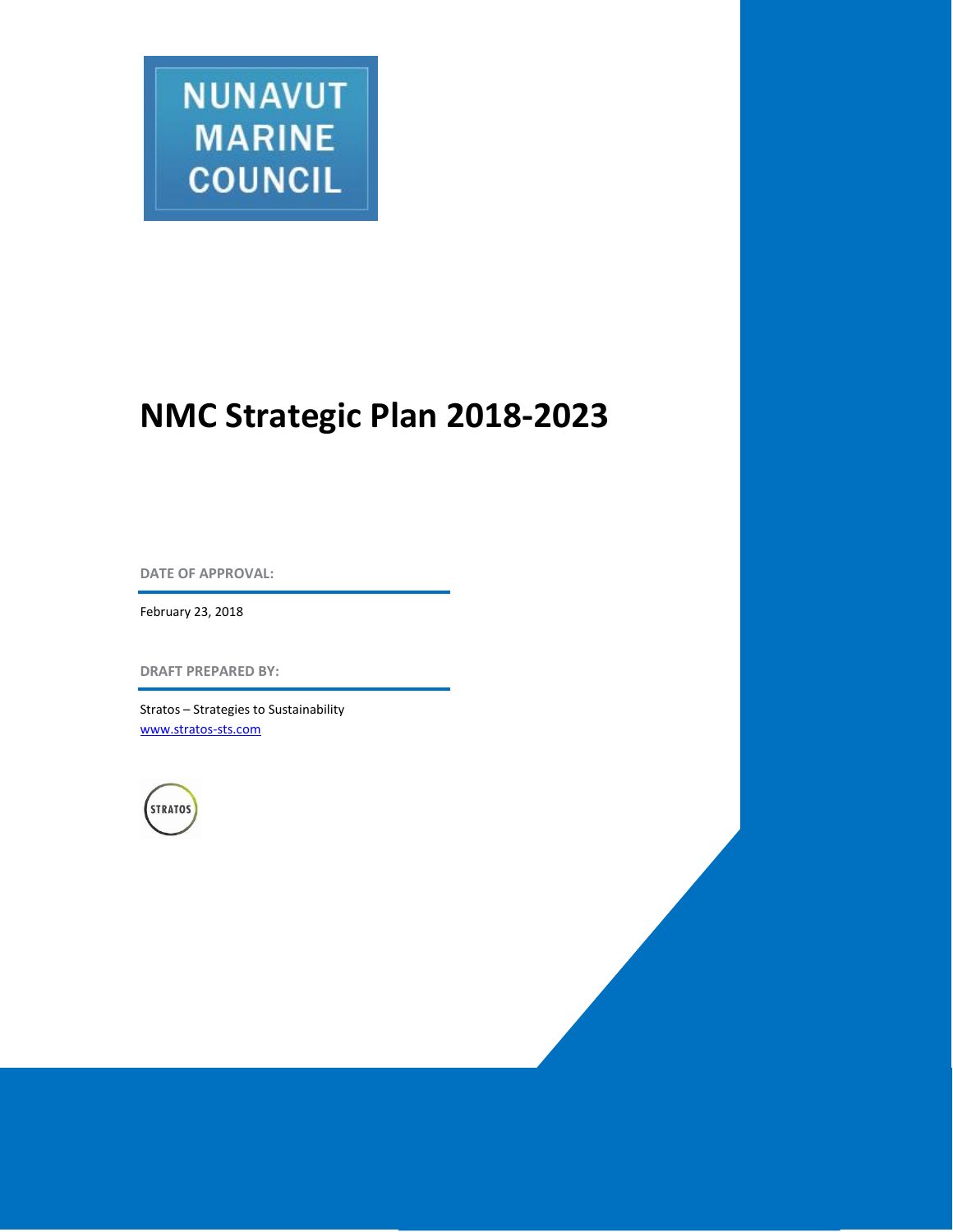# **NMC Mandate**

Established through the *Nunavut Agreement* (s. 15.4.1), the Nunavut Marine Council (NMC) is a mechanism for the Nunavut Impact Review Board (NIRB), the Nunavut Planning Commission (NPC), the Nunavut Water Board (NWB) and the Nunavut Wildlife Management Board (NWMB) to advise and make recommendations to government regarding marine areas. Government must consider such advice and recommendations in making decisions that affect marine areas.

# Nunavut Marine Council

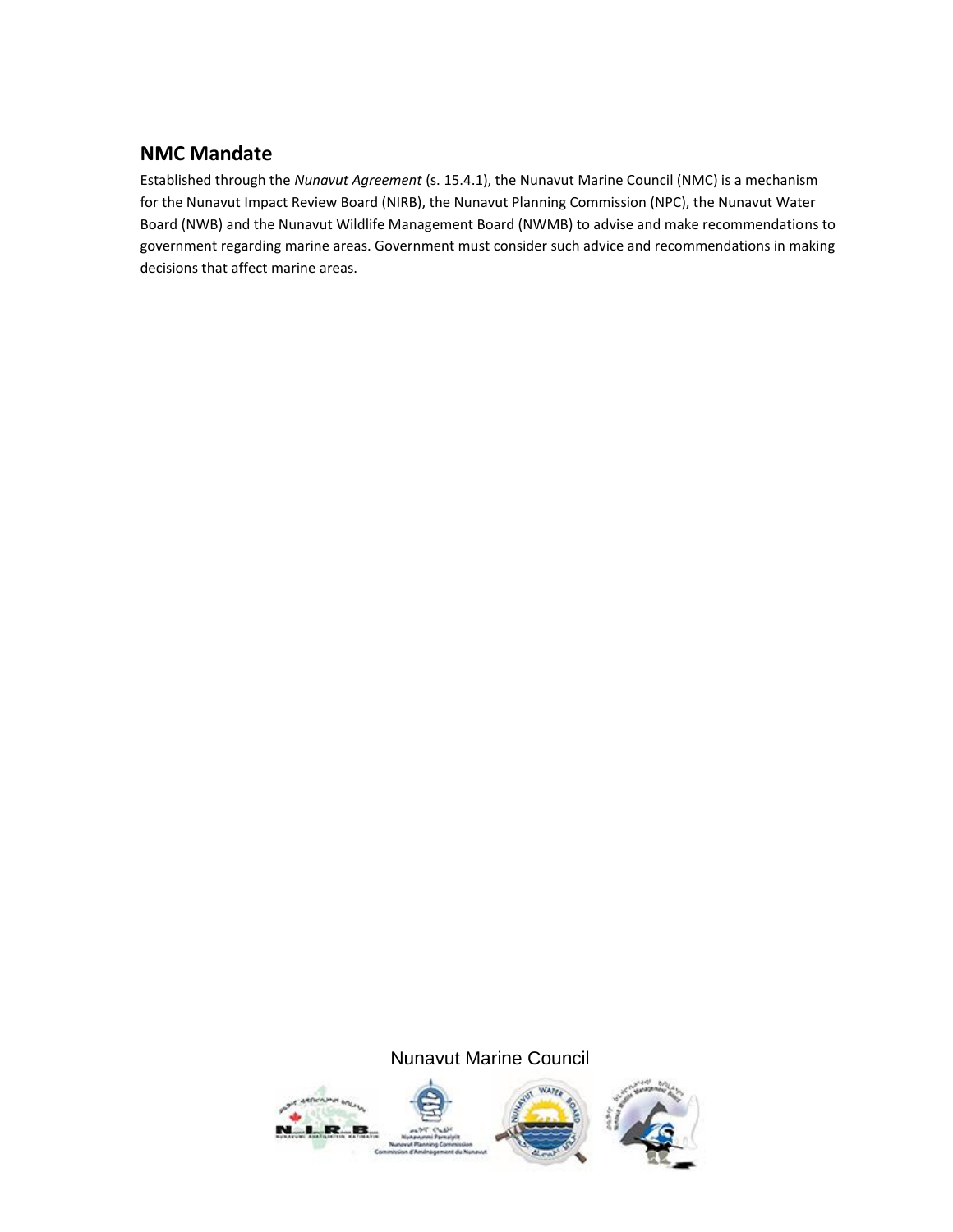# <span id="page-2-0"></span>**Table of Contents**

| 1                       |     |                                                                       |  |  |  |
|-------------------------|-----|-----------------------------------------------------------------------|--|--|--|
| $\mathbf{2}$            |     |                                                                       |  |  |  |
|                         | 2.1 |                                                                       |  |  |  |
|                         | 2.2 |                                                                       |  |  |  |
|                         |     |                                                                       |  |  |  |
|                         |     |                                                                       |  |  |  |
|                         |     |                                                                       |  |  |  |
|                         |     |                                                                       |  |  |  |
|                         |     |                                                                       |  |  |  |
| 3 <sup>1</sup>          |     |                                                                       |  |  |  |
|                         | 3.1 |                                                                       |  |  |  |
|                         | 3.2 |                                                                       |  |  |  |
|                         | 3.3 |                                                                       |  |  |  |
|                         | 3.4 |                                                                       |  |  |  |
|                         |     |                                                                       |  |  |  |
|                         |     |                                                                       |  |  |  |
|                         |     |                                                                       |  |  |  |
|                         | 3.5 |                                                                       |  |  |  |
| $\overline{\mathbf{4}}$ |     |                                                                       |  |  |  |
|                         | 4.1 |                                                                       |  |  |  |
|                         | 4.2 | GOAL #1 - ESTABLISH THE NMC AS A KEY VOICE ON MARINE SHIPPING  17     |  |  |  |
|                         |     |                                                                       |  |  |  |
|                         |     |                                                                       |  |  |  |
|                         |     |                                                                       |  |  |  |
|                         |     |                                                                       |  |  |  |
|                         | 4.3 | GOAL #2 - ESTABLISH THE NMC AS A KEY VOICE ON MARINE CONSERVATION  20 |  |  |  |
|                         |     |                                                                       |  |  |  |
|                         |     |                                                                       |  |  |  |
|                         |     |                                                                       |  |  |  |
|                         |     |                                                                       |  |  |  |
|                         |     |                                                                       |  |  |  |
| 5                       |     |                                                                       |  |  |  |
|                         | 5.1 |                                                                       |  |  |  |
|                         | 5.2 |                                                                       |  |  |  |
|                         | 5.3 |                                                                       |  |  |  |
|                         | 5.4 |                                                                       |  |  |  |
|                         | 5.5 |                                                                       |  |  |  |
|                         |     |                                                                       |  |  |  |
|                         |     |                                                                       |  |  |  |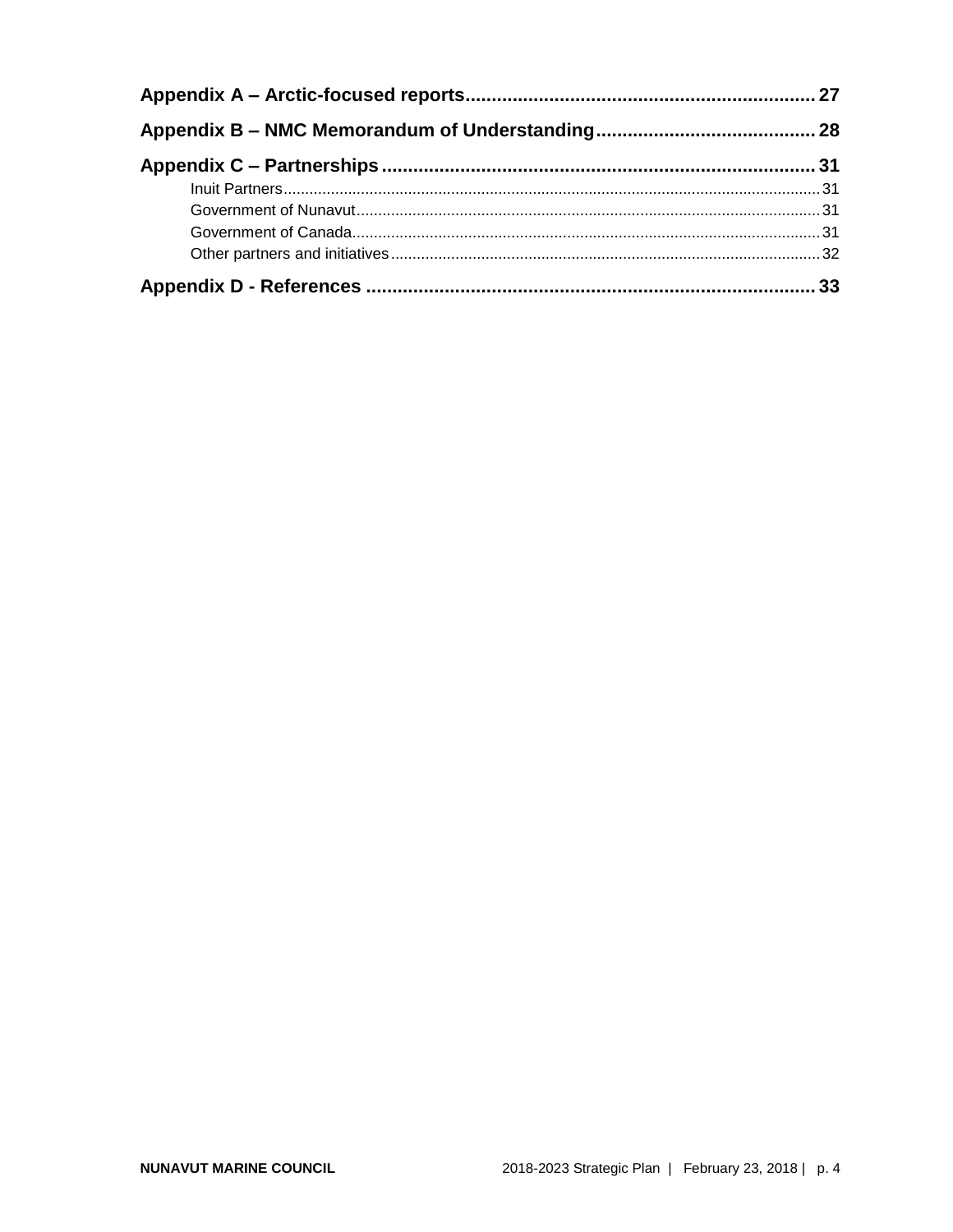# <span id="page-4-0"></span>1 Executive Summary

Over the last twenty years, the four Institutions of Public Government (IPGs) that constitute the Nunavut Marine Council (NMC) have worked together on several occasions to both influence government policy related to marine areas and to raise awareness about marine policy issues amongst the people of Nunavut. In 2017, in recognition of growing global, national and territorial interest in marine issues in the Arctic, the members of the NMC convened for a strategic planning session to identify priority areas for collective action. The strategic planning session was held at the offices of the Nunavut Wildlife Management Board (NWMB) in Iqaluit on August 22 and 23, 2017, with meeting facilitation provided by Nadim Kara of Stratos – Strategies to Sustainability. Participants included:

- Nunavut Impact Review Board (NIRB): Board Chair Elizabeth Copland, Board member Guy Alikut, Executive Director Ryan Barry, NIRB staff Heather Rasmussen
- Nunavut Planning Commission (NPC): Board Chair Andrew Nakashuk, Executive Director Sharon Ehaloak, NPC staff Alana Vigna and Jonathan Savoy
- Nunavut Water Board (NWB): Board Chair Thomas Kabloona, Incoming Board Chair Lootie Toomasie, Executive Director Stephanie Autut, NWB staff Wilfrid Bagley
- Nunavut Wildlife Management Board (NWMB): Board Chair Dan Shewchuk, Executive Director Jason Akearok, NWMB staff Sarah Spencer and Vicki Sahanatien

A draft strategic plan emerged from these discussions and was further revised by members of the NMC Working Group before being brought forward for approval to the full membership of the NMC on February 23, 2018. Given the economic and environmental trends impacting marine areas, this Strategic Plan will focus the NMC on two priority areas over the next five years: marine shipping and marine conservation. It also directs the NMC members to undertake three types of activities in relation to each priority area: awareness, advice and advocacy. In addition, this Strategic Plan identifies a number of ways to improve the organizational effectiveness of the NMC, particularly with respect to decision-making and public engagement.

The direction provided through this Strategic Plan is intended to enhance the credibility and effectiveness of the NMC as a voice for the people of Nunavut on priority marine issues, while maintaining its ability to be responsive to emerging priorities.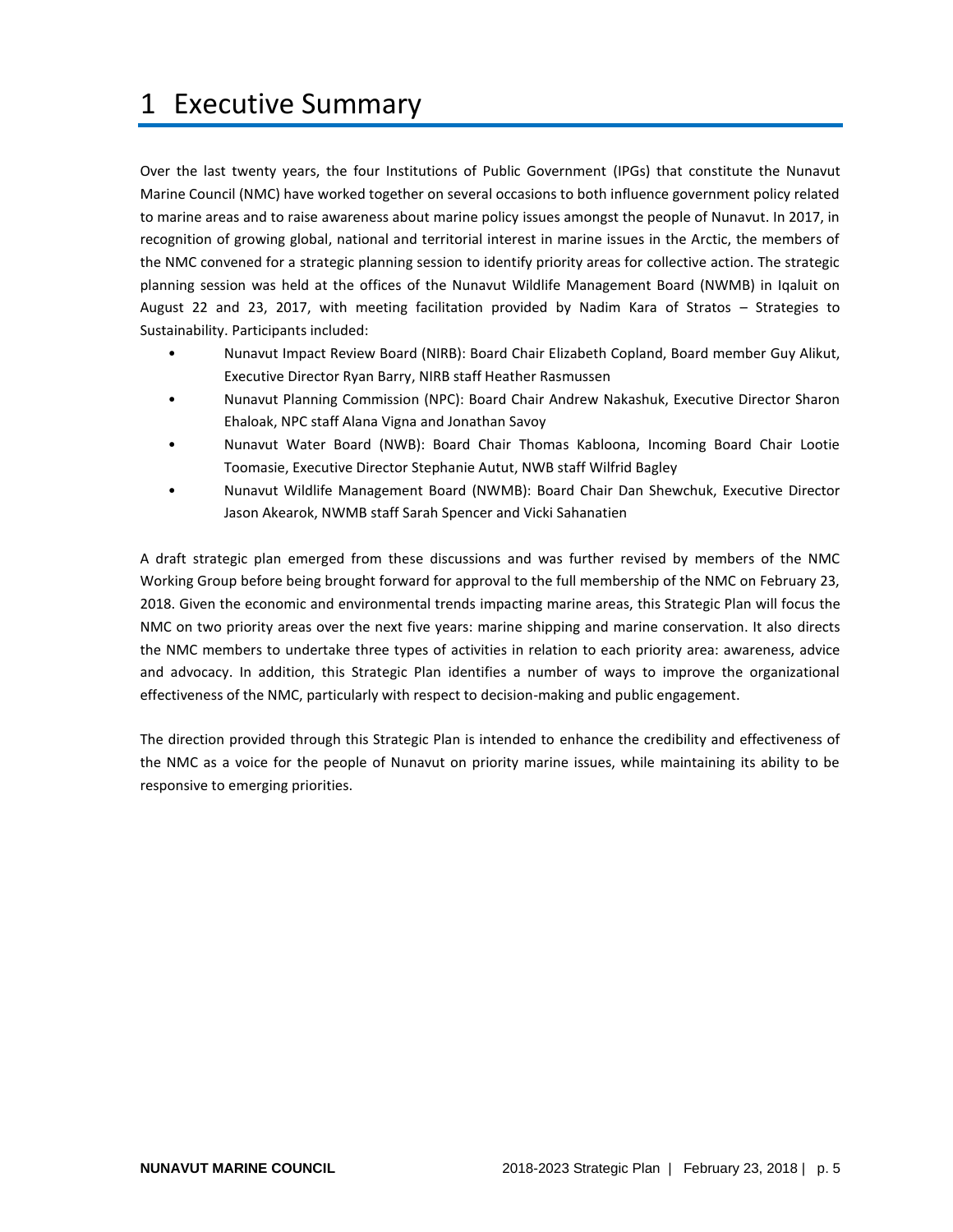# <span id="page-5-1"></span><span id="page-5-0"></span>2.1 **The importance of marine ecosystems**

The importance of coastal and marine areas has long been recognized by Inuit of the Canadian Arctic. Coastal and marine ecosystems have provided food, clothing and shelter for Inuit and their ancestors for thousands of years. All communities in Nunavut are impacted by, and care deeply about, issues affecting marine areas. The land, ice and sea of the Territory form one continuous area of activity in which Nunavummiut (the people of Nunavut), and Inuit in particular, enjoy - and will continue to seek - cultural, social and economic fulfillment.

Although Inuit have adapted to a changing world, they have not abandoned their connection to the environment that gave birth to and continues to maintain their culture. Marine areas and resources are central to their identity, economic stability and spiritual well-being. In particular, marine ecosystems provide an important source of food: plants, invertebrates, fish, seabirds, and marine mammals. Ensuring protection of marine ecosystems must be a critical focus of policy work, as a means through which to either reduce (or avoid worsening) the high incidences of food insecurity throughout the Territory. 1

The role of marine ecosystems, country food harvesting and food insecurity is highlighted by studies that have shown that food insecurity is prevalent in Canada's North, with Inuit in Nunavut showing the highest food insecurity rates for any Indigenous population in a developed country.<sup>2</sup> A 2016 report from the Conference Board of Canada found that one in four people in Nunavut are food-insecure, compared with one in ten people in the provinces.<sup>3</sup> High rates of food insecurity appear to stem from higher food prices in the North<sup>4</sup> as well as lower rates of education, employment and household income.<sup>5</sup>

Not surprisingly then, while Inuit have said that they want to see controlled development in Nunavut, they have also said they want to ensure that marine resources and cultural connections are protected for future generations.

# <span id="page-5-2"></span>2.2 **Rapid pace of change**

Many reports and assessments have noted that the pace of cultural, social, political, economic, and institutional change in the Arctic is rapid.<sup>6</sup> The following broad, inter-related trends are driving these changes and generating concerns about actual/potential impacts on the environment and communities.

# <span id="page-5-3"></span>**Climate Change**

The effects of a changing climate on Nunavut are widespread and significant. Climate change has and will continue to impact communities, wildlife, vegetation, infrastructure, and the economy. Several significant environmental shifts associated with climate change include the depletion and shifting dynamics of multi-year sea ice, changing seasonal temperatures, increased variability of weather, and decreasing levels of permafrost. Rising sea levels resulting from melting glaciers may lead to increased levels of coastal erosion, decreasing

<sup>1</sup> (Fergurson, 2011)

<sup>&</sup>lt;sup>2</sup> (Arriagada, 2017, p. 1)

<sup>3</sup> (Le Vallee, MacLaine, Lalonde, & Grant, 2017)

<sup>4</sup> (CBC News, 2017)

<sup>5</sup> (Arriagada, 2017, p. 71)

<sup>&</sup>lt;sup>6</sup> An indicative list of reports can be found in Appendix A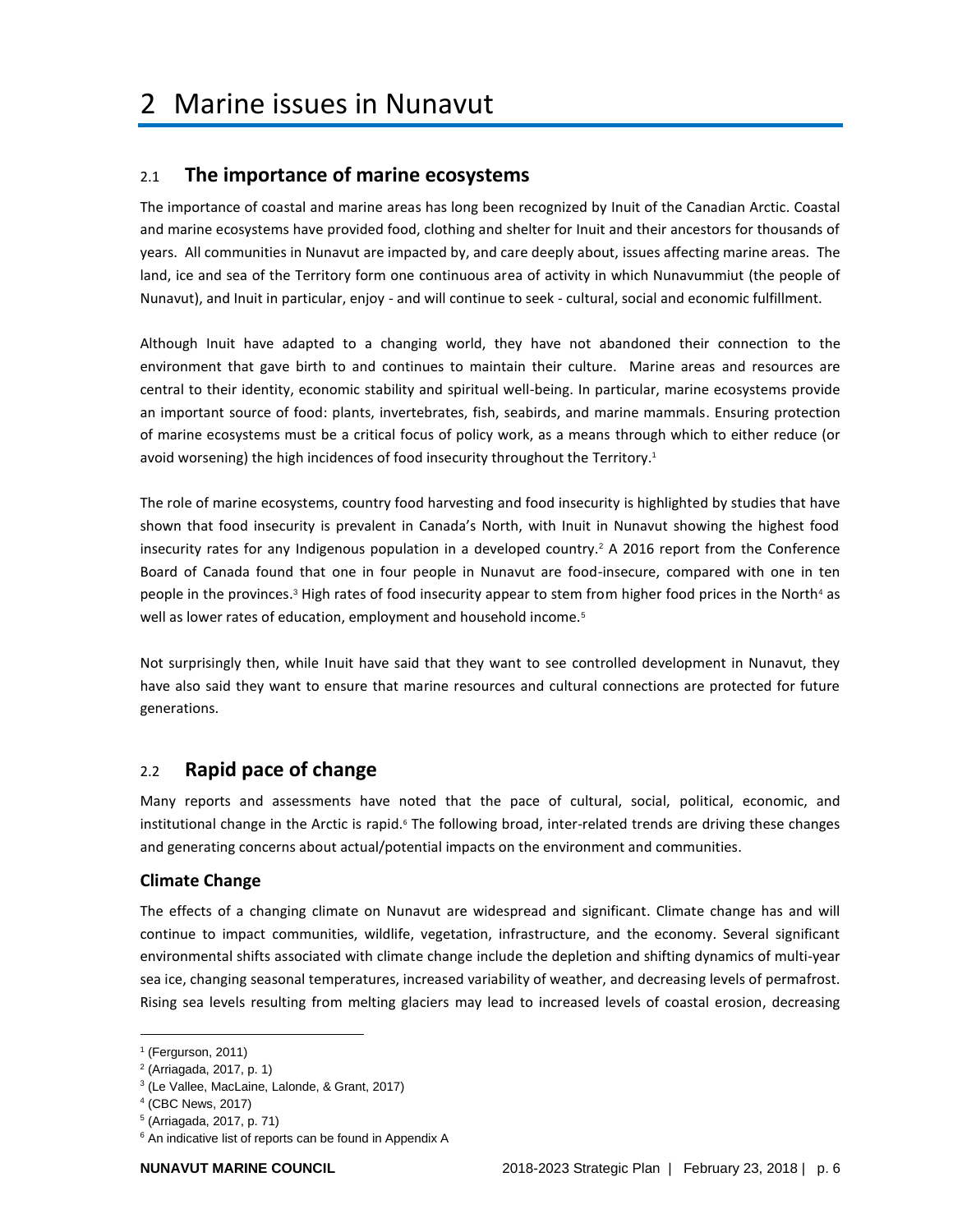salinity of marine waters, and potential salt contamination of freshwater resources and altered salt-wedge penetration in rivers. The environmental and economic changes that climate change is driving will, in turn, contribute to changes in community structures, community viability, and essential traditional activities such as harvesting.

# <span id="page-6-0"></span>**Economic development**

#### Resource development

Nunavut's economic prosperity is closely linked to the Territory's vast natural resource endowment, with four mines anticipated to be in production by 2020.<sup>7</sup> Due to the lack of roads and other infrastructure, as well as the high cost of airborne re-supply, most fuel and bulk materials must be brought into Nunavut by ship each year. In addition, because there are no local refining facilities, ore from mines must be transported out of Nunavut by sea. The construction and operation of marine infrastructure and shipping related to ore extraction and annual resupply for the mineral exploration and mining sector play an increasingly prominent role in the management of marine areas for Nunavut.

Oil and gas related activity in Arctic waters, including exploration and development in Greenland's offshore waters and in the Beaufort Sea, could also have an impact on marine ecosystems. Although the federal government announced a five-year moratorium on the granting of new offshore Canadian Arctic oil and gas exploration licenses in 2016, as of February 2017 there were 28 existing oil and gas leases, including multiple 'significant discovery' licenses in Nunavut.<sup>8</sup> Although there were no active oil and gas leases off the eastern shore of Baffin Island, almost the entire offshore area of western Greenland has been claimed by oil and gas companies, suggesting the potential for interest in Baffin Bay and Davis Strait.

The management of oil and gas resources in Canada's Arctic offshore waters, including Baffin Bay, Davis Strait and the Arctic Archipelago, is the responsibility of the Minister of Crown-Indigenous Relations and Northern Affairs, under the *Canada Petroleum Resources Act*. A strategic environmental assessment in Baffin Bay/Davis Strait (which the Nunavut Marine Council has called for) is currently being led by the Nunavut Impact Review Board (NIRB) and is scheduled for completion by March 2019; the NIRB's final report and recommendations will be used by the Minister of Crown-Indigenous Relations and Northern Affairs in fulfilling the Government of Canada's commitment to revisit the current moratorium at the conclusion of the 5 year period.

### Increased Shipping

Current ship activity in Nunavut primarily supports annual community resupply, resource development and tourism. The transportation requirements of new mines (particularly base-metal mines) will likely lead to increased shipping, both for mine supply/resupply and for the export of mineral ores for processing abroad. For example, the Mary River project alone had 56 transits by ore carriers, over 75 days during the 2017 icefree season, to move 4.1 MT of ore.<sup>9</sup>

Cruise ship tourism is also projected to increase, both in terms of quantity (number of transits) and impact (size of vessels). In 2010-2011, for example, there were 5-7 cruise vessels operating within the marine areas of Nunavut, with a maximum capacity for 1,398 passengers. In 2016, there were 11 cruise vessels with a maximum capacity for 4,758 passengers. <sup>10</sup> The shift to larger cruise vessels, such as the *Crystal Serenity*

<sup>7</sup> (Conference Board of Canada, 2017)

<sup>8</sup> (Gregoire, 2017)

<sup>&</sup>lt;sup>9</sup> (Leite, 2017)

<sup>10</sup> (Sevunts, 2017)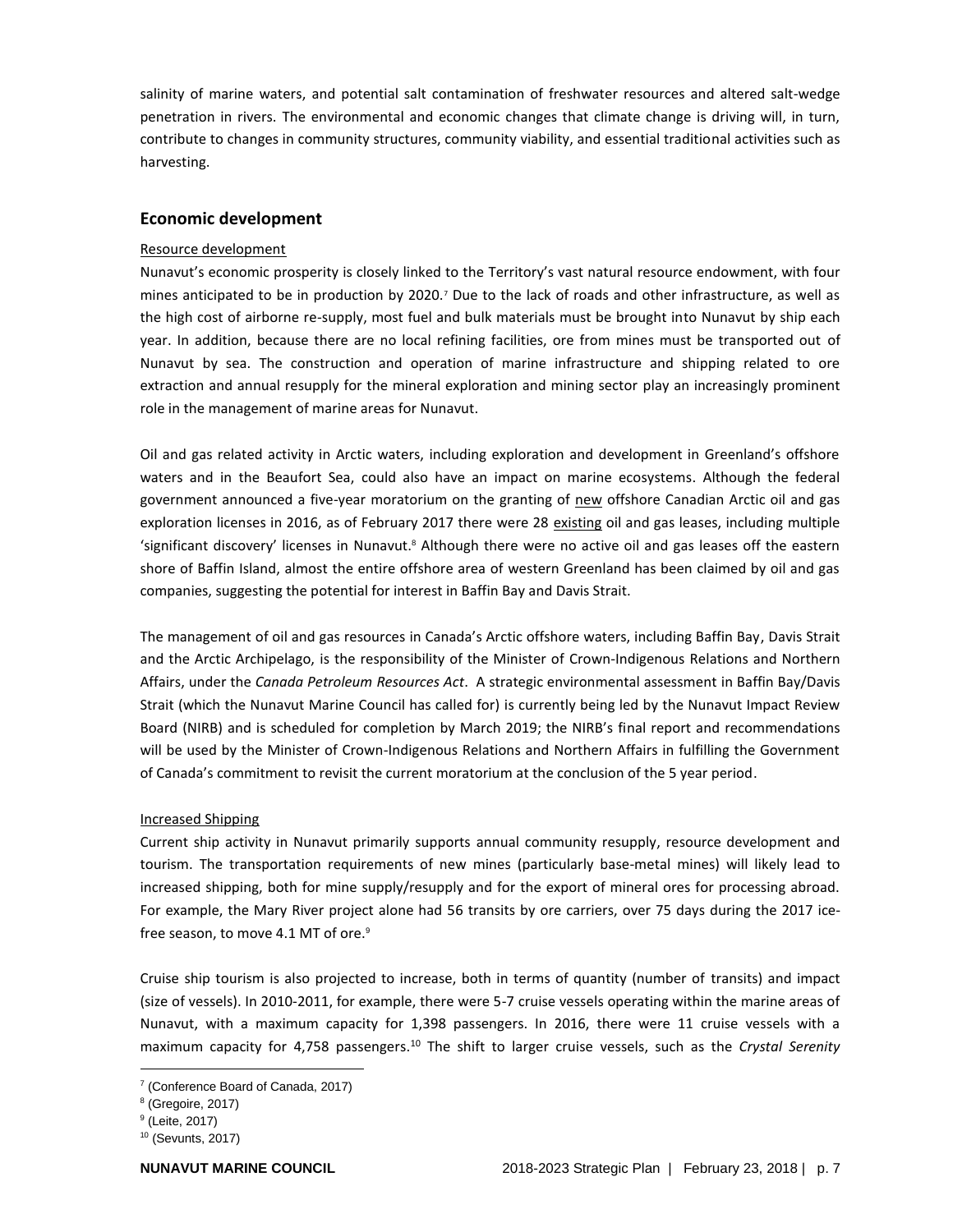(capable of carrying over 1,000 passengers) and *MS The World* (the world's largest privately owned residential yacht) marks a significant change, as does the increase in small yacht and pleasure-craft traffic. While cruise traffic may present an economic opportunity for communities, it also often targets areas with sensitive wildlife and culturally significant places.

In the future, the volume of Arctic shipping related to commercial navigation and through-transits (e.g. use of the Northwest Passage by ships from other countries, such as China, to reduce transit time between Asia and Europe by up seven days) is expected to continue to increase.<sup>11</sup>

Additional commercial navigation increases the potential for year-round ice-breaking, which may interfere with critical wildlife habitat, caribou migration, ice travel, harvesting, and other community activities. It also exacerbates the need for local marine infrastructure, ranging from ports and search and rescue facilities to bathymetric surveys needed to chart the safest routes for vessels to travel. Navigation aids and development of pilotage expertise are also required, along with revisions to regulations and policies that enable monitoring and enforcement of standards for ships and smaller vessels operating in ice covered waters.

# Commercial fisheries

Nunavut's commercial fishing industry is thriving and predicted to grow. The commercial fishery is primarily in the offshore and focused on Greenland halibut (turbot) and northern shrimp. The inshore commercial fishery (Arctic char and turbot) is also lucrative and growing. The potential for commercial catches of clams, scallops, and crab are being explored. In 2009, the total combined catch of Nunavut turbot and shrimp was valued at \$47 million.<sup>12</sup> In 2015, the total landed value of the three main commercial species (turbot, shrimp, Arctic char) totaled \$86.3 million.<sup>13</sup> There have also since been significant increases to the shrimp and turbot quotas for Nunavut, which can be expected to lead to increases in the overall value of the industry.<sup>14</sup>

Efforts expected to achieve continued growth include planned investments in marine infrastructure, such as ports, docks and harbour facilities, training programs that address the need for a skilled fishing workforce, and increased exploration of inshore fishing opportunities. In addition, increased investments in fisheries science is occurring and could result in the expansion of current fisheries, and the development of new fisheries, including clams, kelp and scallops.<sup>15</sup>

# <span id="page-7-0"></span>**Security and sovereignty**

There has been a heightened interest in Arctic sovereignty in recent years, including as one of the core pillars of the federal government's Northern Strategy in 2008.<sup>16</sup> The current Liberal government announced in December 2016 that it will be developing an Arctic Policy Framework, updating the 2008 Northern Strategy.<sup>17</sup> Increased federal interest in the Arctic is likely to mean additional federal investments in military and security activities, scientific research, and infrastructure in Nunavut.

Ongoing infrastructure investments related to security and sovereignty include a new polar ice breaker (to be in service by 2022)<sup>18</sup>, new patrol ships (6 ships by 2022)<sup>19</sup>, and refurbishment of the Nanisivik port facility.

<sup>11</sup> (Goldman, 2017)

 $12$  (Impact Economics, 2010, p. 65)

<sup>&</sup>lt;sup>13</sup> (Department of Environment, Fisheries and Sealing Division, 2016)

<sup>14</sup> (Murray, Nunavut fishery gets a big boost in turbot quotas, 2017)

<sup>15</sup> (Impact Economics, 2010, pp. 34,65)

<sup>16</sup> (Government of Canada, 2015b)

<sup>17</sup> (CBC News, 2016)

<sup>18</sup> (Pehora, 2016)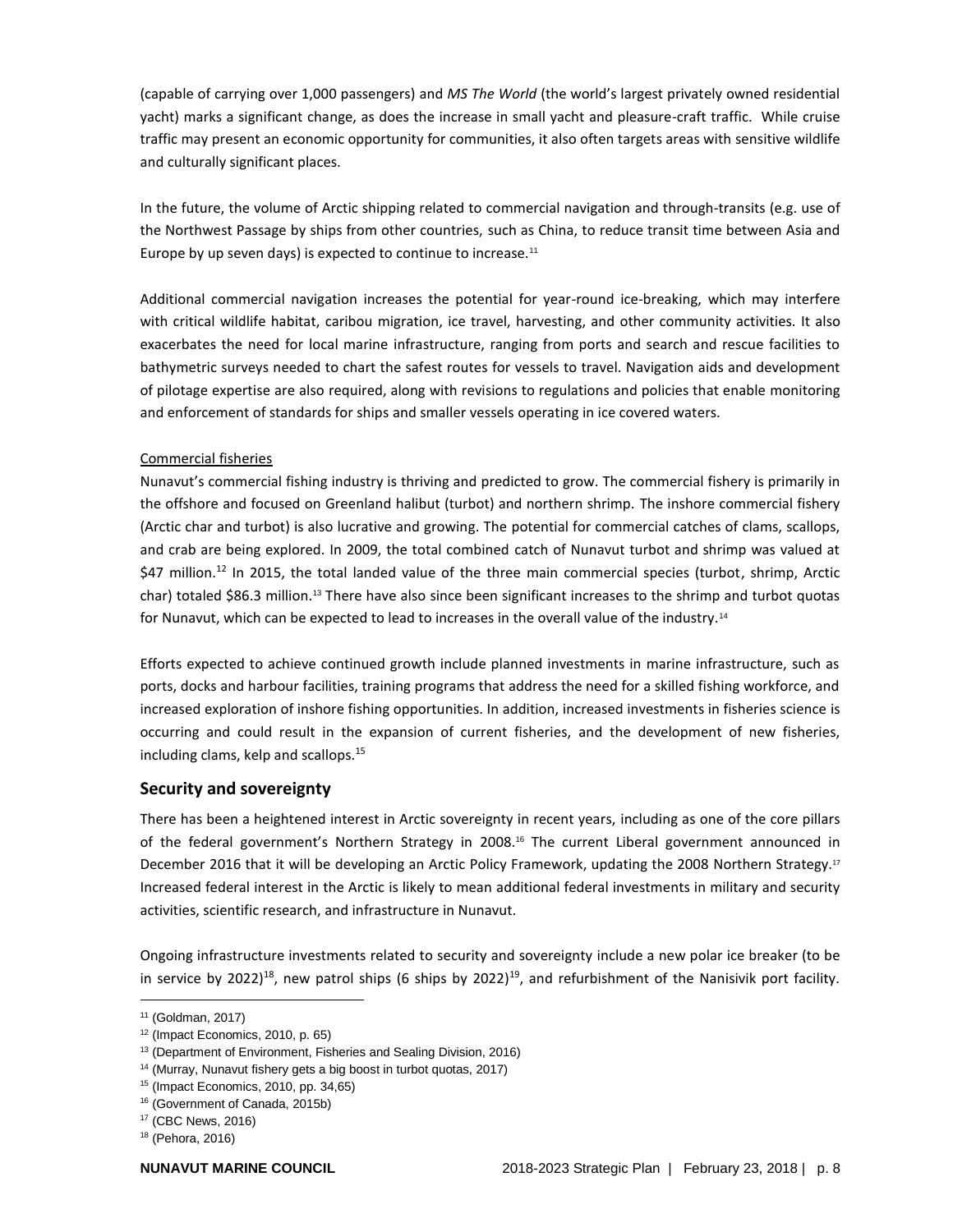Other investments include the development (2013) and planned expansion (2016) of the Canadian Forces Arctic training centre in Resolute Bay<sup>20</sup> and a new Arctic naval facility at Nanisivik (2018).<sup>21</sup> The Canadian Coast Guard has also recently announced a new Arctic inshore rescue boat station<sup>22</sup> and increased investment in establishing a Coast Guard auxiliary in each community.<sup>23</sup>

National efforts to map the sub-sea continental margins to support claims under the UN Convention on the Law of the Sea and other research efforts further support Canadian Arctic sovereignty. However, the most significant impact – not expected until well into the future - will be the eventual determination of legal/sovereign rights over the Northwest Passage.

China in particular is interested in using the Northwest Passage to reduce the transit time required for its goods to reach major consumer markets.24The United States has also clearly expressed its view that the Northwest Passage is an international strait, as noted in its 2016 Arctic Strategy.<sup>25</sup>

# <span id="page-8-0"></span>**Infrastructure**

Multiple infrastructure projects are also in the planning and construction phase in Nunavut. Additional major infrastructure projects in the Territory (either initiated or proposed) include:

- Construction of a deep-water port in Iqaluit (completion expected in 2021), to "improve the efficiency and safety of the marine cargo re-supply"<sup>26</sup>
- **■** Construction of a marine laydown area in southern Bathurst Inlet to support construction and annual resupply for the Back River project $27$
- **.** The Grays Bay road and port project, which would enhance the economic viability of exploring for and developing mineral deposits in the Kitikmeot region
- The Kivalliq-Manitoba winter road and hydro connection
- Port infrastructure on Milne Inlet (existing) and Steensby Inlet (approved, not constructed) for transport of iron ore from the Mary River iron mine on Baffin Island during the open water season (Milne Inlet) and year-round (Steensby Inlet)<sup>28</sup>

Notwithstanding these initiatives, there remains a dearth of community-level harbour infrastructure. While there is a small craft harbour in Pangnirtung, and one being developed for Pond Inlet, all other communities need investments ranging from harbours to breakwaters to assist with making local boating/harvesting and annual community resupply safer and more efficient.

These trends are generating concerns amongst Nunavummiut about whether an appropriate, evidence-based balance is being struck between ecological, cultural and economic goals. It is in this context that the Nunavut Marine Council intends to become an effective voice for Nunavummiut on marine policy issues.

l

<sup>25</sup> (Department of Defense, 2016)

<sup>19</sup> (Burke, 2017)

<sup>20</sup> (Pugliese, 2016)

<sup>21</sup> (Frizzell, 2017)

<sup>22</sup> (George, 2017)

<sup>23</sup> (Nunatsiaq News, 2016)

<sup>24</sup> (Fife & Chase, 2017)

<sup>26</sup> (Vagra, 2017)

<sup>&</sup>lt;sup>27</sup> (Department of Economic Development and Transportation)

 $28$  (Baffinland, 2017)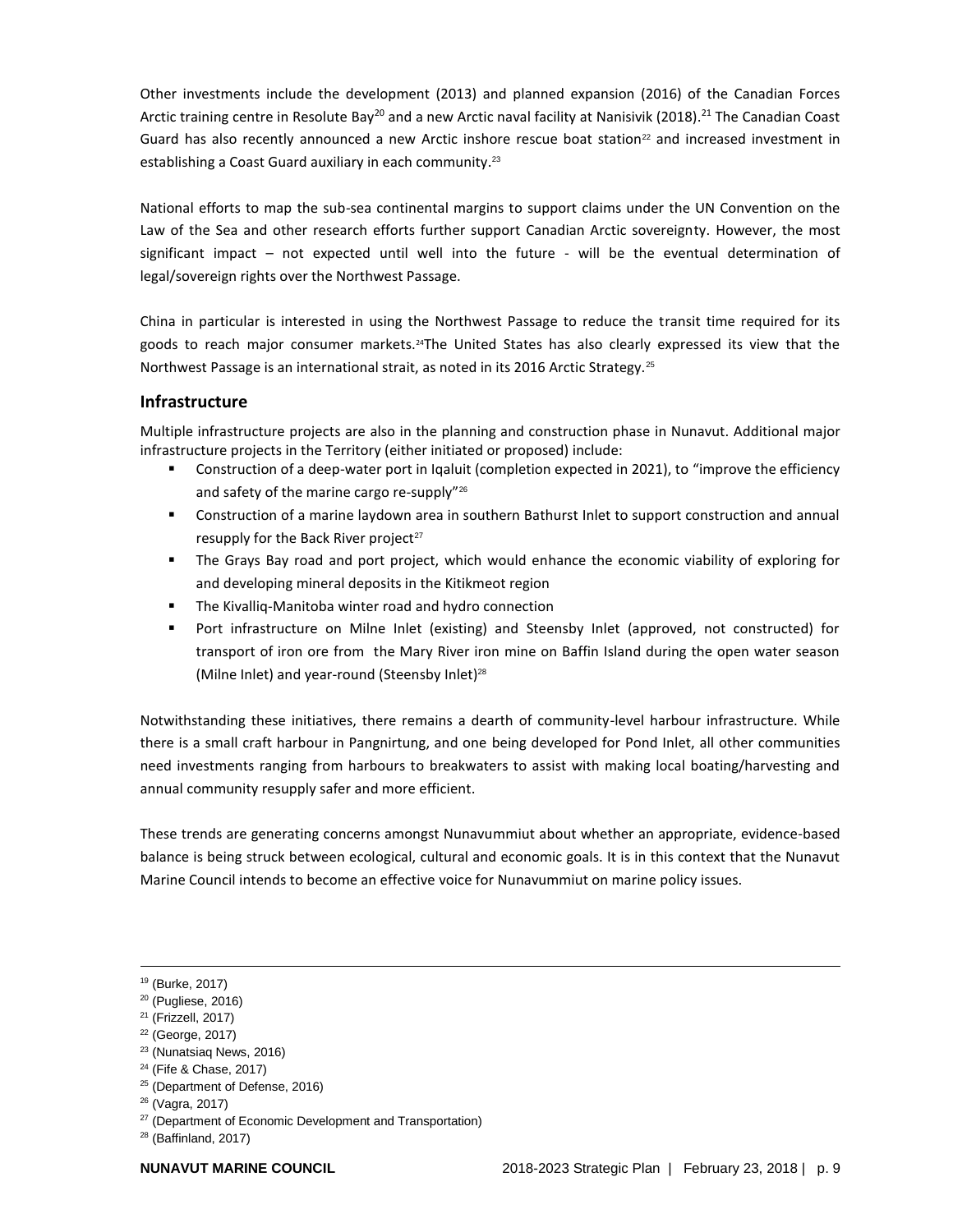# <span id="page-9-0"></span>**Marine policy**

Federal interest in marine policy issues nationally, and in the Arctic specifically, has led to a number of ongoing and planned initiatives of relevance to the NMC.

# Marine conservation

This includes the federal commitment to reach Canada's marine conservation targets of protecting 5 percent of Canada's marine and coastal areas by 2017 and 10 percent by 2020 $^{29}$  as well as related commitments to establish new marine protected areas (MPAs) and to examine how the *Oceans Act* can be updated to facilitate the process for designating MPAs.<sup>30</sup>

# Oceans Protection Plan

In addition, on November 2016 the Government of Canada announced a \$1.5 billion investment in an Oceans Protection Plan (OPP).<sup>31</sup> The OPP encompasses 57 different initiatives, each linked to one of four main policy areas:

- Creating a world-leading marine safety system that improves responsible shipping and protects Canada's waters, including new preventive and response measures
- Restoring and protecting the marine ecosystems and habitats, using new tools and research, as well as taking measures to address abandoned boats and wrecks
- Strengthening partnerships and launching co-management practices with Indigenous communities, including building local emergency response capacity
- Investing in oil spill cleanup research and methods to ensure that decisions taken in emergencies are evidence based

The initial press release<sup>32</sup> identified three areas of work related to northern Canada, all focused on search-andrescue services:

- Funding for on-the-ground marine safety equipment and infrastructure for northern coastal communities
- A new community boat program in the Arctic to further strengthen Arctic search and rescue and emergency response
- Creating a seasonal inshore rescue boat station in the Arctic

# Indigenous governance of marine areas

In 2017, three announcements appeared to be heralding a new era in Inuit co-management of marine areas, related to Lancaster Sound, northern Labrador and the North Water Polynya (Pikialasorsuaq). Each of these initiatives is discussed further in Section 3.3 below. These three initiatives, taken together, present a rare opportunity for the NMC to leverage additional resources to achieve its vision providing a voice for Nunavummiut on marine issues. To be clear, the NMC does not see itself as the only, or even the primary, vehicle through which to achieve increased Inuit involvement in marine management. Rather, supporting the NMC approach outlined in this document would be consistent with the overarching trend exemplified by these three initiatives: the movement towards indigenous self-governance and/or co-management of marine resources.

<sup>29</sup> (Fisheries and Oceans Canada, 2017b)

<sup>&</sup>lt;sup>30</sup> Bill C-55 was tabled on June 15, 2017. As of November 22, 2017 it had completed second reading and had been referred to committee in the House of Commons. Its progress can be tracked here:

https://www.parl.ca/LegisInfo/BillDetails.aspx?Language=E&billId=9041849.

<sup>31</sup> (Justin Trudeau, Prime Minister of Canada, 2016b)

<sup>32</sup> (Justin Trudeau, Prime Minister of Canada, 2016a)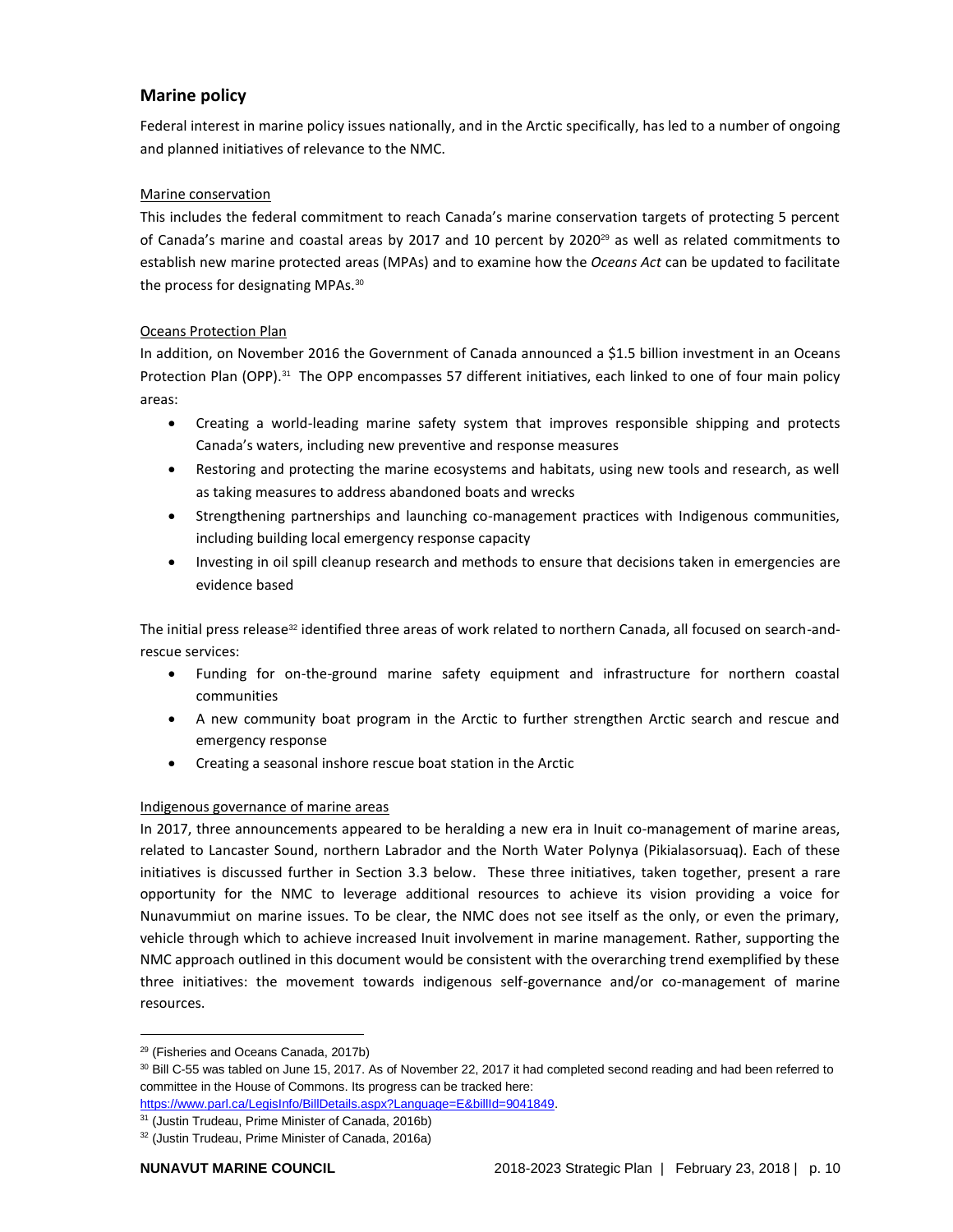It is in this context of rapid environmental, economic, social and political change that this strategic plan has been prepared, to outline the existing role of the Nunavut Marine Council as well as a vision for what it could accomplish with additional resources.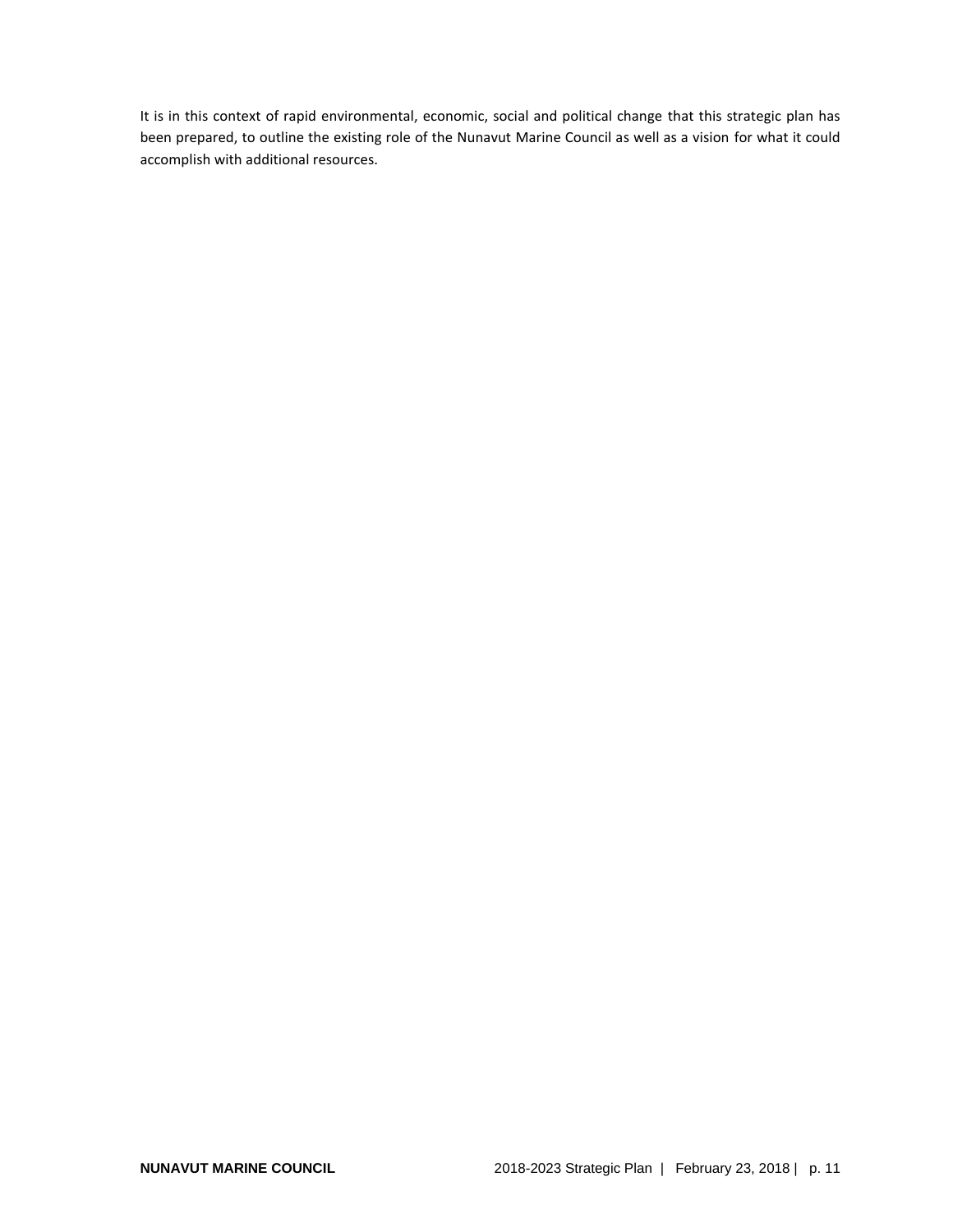# <span id="page-11-1"></span><span id="page-11-0"></span>3.1 **Origins**

During the negotiations that led to the creation of Nunavut, the importance of marine areas led to extensive discussions about how best to give Inuit a voice on marine issues. While some called for the establishment of a stand-alone institution to address marine issues, ultimately a different mechanism was created to fulfill this function. It was agreed that governments would be obligated to listen to (but not necessarily act upon) recommendations that might be made by a new entity to be known as the Nunavut Marine Council (NMC).

The NMC would not be a stand-alone institution of public government. Rather, it would be comprised of the four institutions of public government (IPGs): the Nunavut Impact Review Board (NIRB), the Nunavut Planning Commission (NPC), the Nunavut Water Board (NWB) and the Nunavut Wildlife Management Board (NWMB).<sup>33</sup> The NMC was to serve as a body through which the IPGs give voice to the people of Nunavut on marine issues, based on the integration of their perspectives and experiences.

The legal basis for the NMC was established through the Nunavut Agreement (s. 15.4.1), with a mandate to advise and make recommendations to government regarding the marine areas of the Nunavut Settlement Area (NSA).

The geographic scope of that mandate is defined under s. 1.1.1 of the *Nunavut Agreement*:

"marine areas" means that part of Canada's internal waters or territorial sea, whether open or icecovered, lying within the Nunavut Settlement Area, but does not include inland waters. For greater certainty, the reference to internal waters or territorial sea includes the seabed and subsoil below those internal waters or territorial sea

Specifically, section 15.4.1 of Article 15 of the *Nunavut Agreement* states that:

The NIRB, the NWB, the NPC, and the NWMB may jointly, as a Nunavut Marine Council, or severally, advise and make recommendations to other government agencies regarding the marine areas, and Government shall consider such advice and recommendations in making decisions which affect marine areas.

The *Nunavut Agreement* articulates no limits on the policy scope of the NMC's advisory mandate in relation to marine issues. It is up to the NMC members to decide how broadly the NMC may speak and whether issues are best addressed by the IPGs individually, severally, or collectively as a Nunavut Marine Council. Section 15.4.1 also leaves to the member IPGs (the members) the decision about how to organize a Nunavut Marine Council and permits considerable scope for evolution and change. The current approach to working together has been codified in a memorandum of understanding, developed in 2009. 34

# <span id="page-11-2"></span>3.2 **Governance**

Over the last 20 years, it has been challenging for the NMC as an entity to play a consistent, focused, dynamic, active role in efforts to achieve wise use of the marine areas of the NSA, given the lack of resources made available to each IPG to pursue these interests. That being said, the members have made significant (if

<sup>33</sup> The IPGs are part of an integrated and cooperative management regime constituted in accordance with the *Nunavut Agreement*.

<sup>&</sup>lt;sup>34</sup> See Appendix B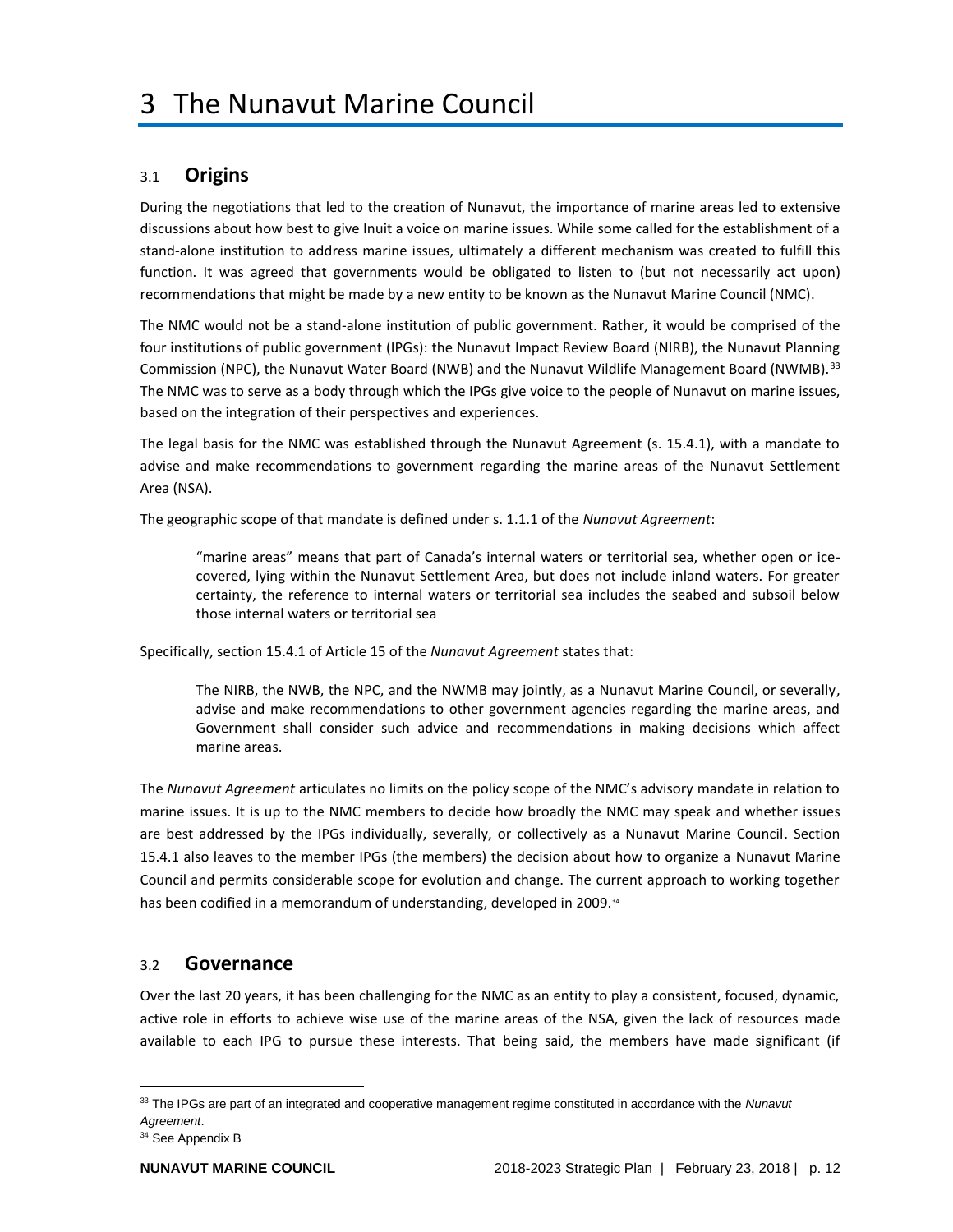episodic) progress in developing mechanisms for working together that have led to collective action as the NMC.

A significant step forward was the decision by the four IPGs, made in 1998, that when they chose to assemble themselves for the purpose of jointly considering and recommending with respect to marine issues, they would thereby and for that purpose automatically constitute themselves as the NMC. As such, the NMC has been "perpetually available, but not as a standing entity."<sup>35</sup> This was an innovative and pragmatic way to facilitate collective action in an environment of constrained resources.

Key organizational milestones have included:

- Establishment of the Nunavut Marine Policy Advisory Council (July 1998)<sup>36</sup>, which included working together on:
	- o An NMC discussion paper (1997)
	- o A draft terms of reference (1997)
	- o A draft memorandum of understanding (1997)
	- o Publication of a Nunavut Marine Issues Action Plan (1998)
- Formal establishment of the Nunavut Marine Council (December 1998)
- Reaffirmation by NMC members to the NMC, and updated terms of reference (2008)
- Development of NMC Memorandum of Understanding (2009)
- Workshop to develop NMC business case (2010) and creation of business case (2012)
- Launch of the NMC website (2016)
- Publication of "The Nunavut Marine Council: An Important Voice for Nunavut's Marine Areas" by Heather Rasmussen in *The Journal of Ocean Technology* (2016)

In 2015, negotiations between Nunavut Tunngavik Incorporated and the Government of Canada regarding a new 10-year contract for implementation of the *Nunavut Agreement* for the 2013-22 period led to the members of the NMC securing an additional \$25,000 each (\$100,000 total) to support their costs for coordination on NMC-related work. To build on the momentum generated by these resources, the creation of the 2012 business case, and the policy advocacy done in 2014, the first action taken by the NMC was to produce a public-facing website which was launched in 2016 [\(www.nunavutmarinecouncil.com\)](http://www.nunavutmarinecouncil.com/). The NMC also began to participate in existing conferences and forums to increase public awareness of the NMC, its mandate and role in marine management for the Nunavut Settlement Area. In 2017 the members of the NMC decided to convene a strategic planning workshop to help catalyze focused collective action through establishment of this Strategic Plan. 37

# <span id="page-12-0"></span>3.3 **Vision**

l

Building on the language in the *Nunavut Agreement*, the business case developed by the NMC in 2012 and the 2017 strategic planning workshop, the NMC adopts the following vision for itself over the 2018-2023 period:

*To be an active, effective and respected voice on marine issues for Nunavummiut.*

<sup>&</sup>lt;sup>35</sup> As noted in the minutes of a meeting of the NWMB on November 23-25, 1999.

<sup>&</sup>lt;sup>36</sup> Unlike the NMC, the Nunavut Marine Policy Advisory Council membership did not include the Nunavut Planning Commission <sup>37</sup> A summary report of the workshop is available in Appendix C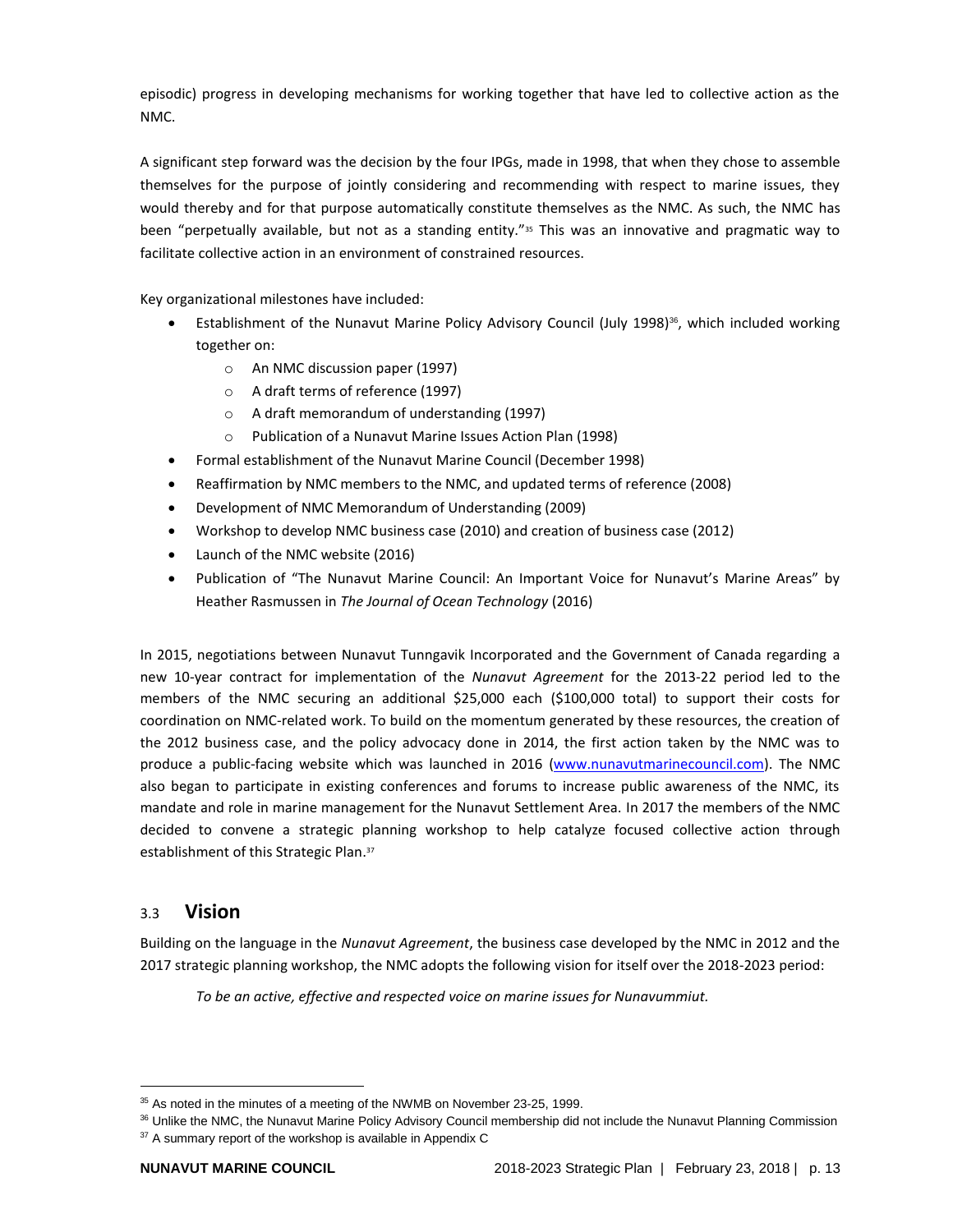# <span id="page-13-0"></span>3.4 **Mission**

The NMC will achieve its vision by performing three key functions, as part of its mission:

*By raising awareness, providing advice and undertaking advocacy, ensure the ongoing protection and wise use of the marine areas of the Nunavut Settlement Area (NSA) for the long-term benefit of Inuit, the people of Nunavut and the people of Canada, in a manner consistent with the principles of Inuit Qaujimajatuqangit and Article 15 of the Nunavut Agreement (Marine Areas).*

These three functions are described in more detail below.

# <span id="page-13-1"></span>**Awareness**

In recent years, NMC has dedicated some of its limited resources to engaging the people of Nunavut and other interested parties, (i.e. discussing issues, gathering feedback, grounding recommendations in public consultation and promoting public participation). Public engagement efforts to date have focused on raising awareness about:

- Marine policy issues (e.g. creation of a public-facing website on marine issues<sup>38</sup>) and
- The role of the NMC in marine management (e.g. through conference presentations and meetings with officials).

This awareness-raising work has been undertaken with the limited resources currently available to each member of the NMC (\$25,000 each per fiscal year).

At the NMC's 2017 strategic planning workshop, all participants agreed on the need to do more in the area of awareness-raising to raise the profile of marine policy issues in Nunavut. In addition, NMC members highlighted as their top priority the need for the NMC to undertake public consultation activities to inform its efforts to provide policy advice and undertake advocacy.

For the purposes of this Strategic Plan, the term 'awareness' is taken to be synonymous with the term 'public engagement', encompassing public education activities as well as public consultation activities.

# <span id="page-13-2"></span>**Advice**

With increasing frequency, government officials come to the members of the NMC and request advice on various marine policy issues. These requests arise from the recognition, on the part of governments, that the member IPGs (in the course of fulfilling their core organizational mandates) are a rich and comprehensive source of insight and intelligence on marine policy issues, including public opinion about issues affecting Nunavut's marine areas and Nunavummiut.

When providing advice or recommendations in response to these requests, the IPGs - both individually and collectively as the NMC - have proven to be a useful and valued source of information and advice. The advice provided has been limited to date, however, by the resources currently available for NMC members to undertake focused, targeted consultation efforts. In the absence of designated resources, NMC members provide information and knowledge that has been gathered through the performance of their core duties. These duties are not necessarily focused on the policy issues about which governments are seeking advice, however. Dedicated resources would allow the NMC to engage on priority policy issues in a more substantive manner that allows for public engagement, research, analysis and incorporation of existing and (potentially) new *Inuit Qaujimjatuqangit*.

<sup>38</sup> (Nunavut Marine Council, 2017)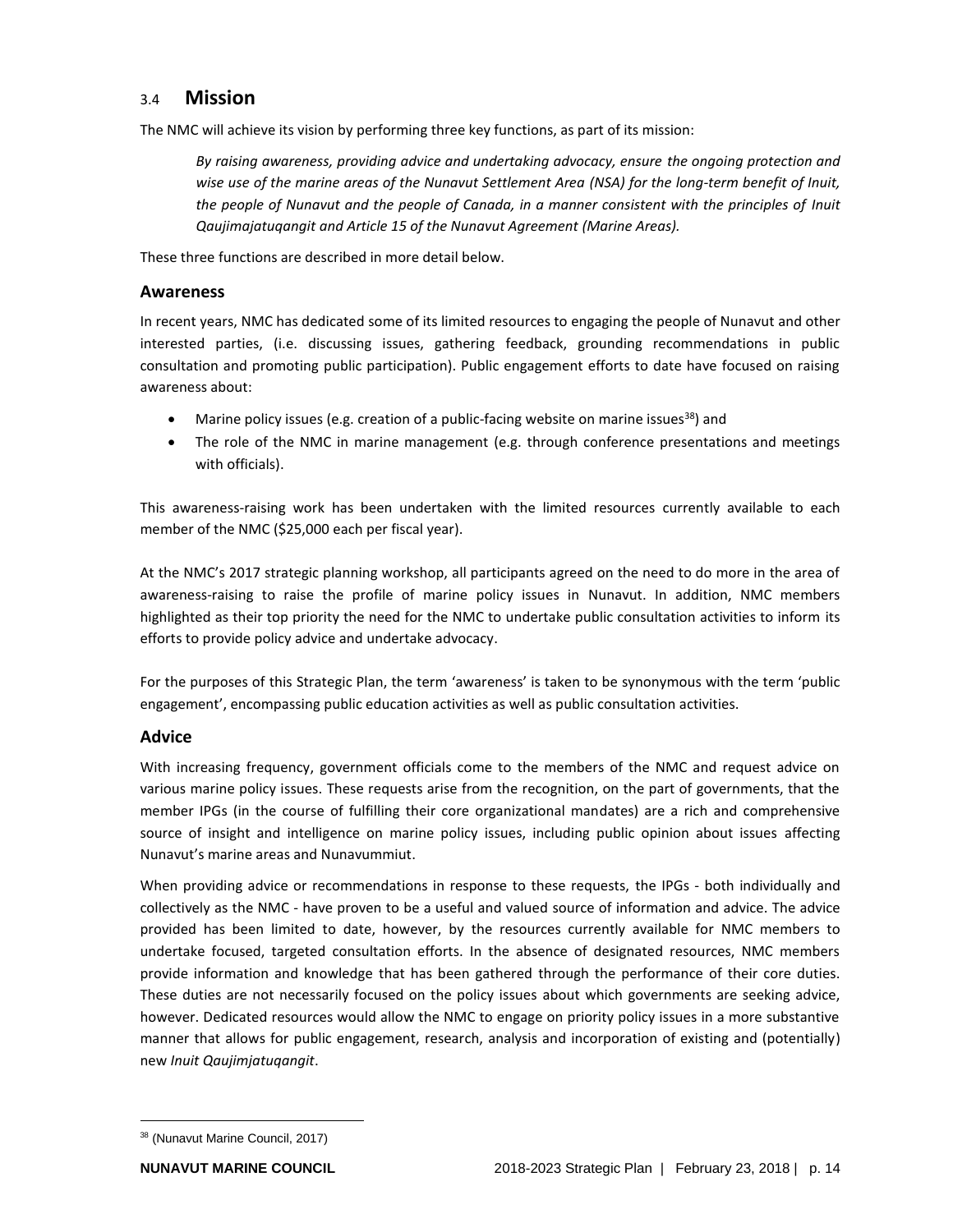# <span id="page-14-0"></span>**Advocacy**

While the basic steps underpinning the provision of advice and the performance of advocacy are the same (public engagement, research and analysis), there are two key differences related to procedures and publicity. When providing advice, the NMC is usually responsive, reacting to a request for insights from an external third party that has identified its priority issues. When undertaking advocacy, the NMC is usually proactive, generating opportunities for its voice to be heard by both influencers and decision-makers. The provision of advice is often done once, without follow-up. Advocacy activities, by contrast, are embedded within an overarching strategy designed to achieve a specific policy outcome, and are thus undertaken over a period of time. The provision of advice is usually informal, and may or may not be made public. The performance of advocacy is usually more formal, and often (although not always) public.

As a result of these differences, advocacy usually requires significantly more resources than the provision of advice, both in terms of time and often money.

In its history, the NMC has at times formally sought to influence government policy related to marine areas. In 1999, for example, the NMC as a whole formally supported the NWMB submission to the House of Commons Standing Committee on Canadian Heritage, regarding amendments to the then-draft *Canada National Marine Conservation Areas Act.* In 2014, the NMC corresponded with the National Energy Board and the Minister of Indigenous and Northern Affairs Canada about proposed seismic surveying in Baffin Bay, recommending that the surveying be postponed until after the completion of a regional strategic environmental assessment.<sup>39</sup>

Given the rapid pace of change in the Arctic marine environment, it is likely that the NMC will be called upon more frequently to advocate for Nunavummiut on marine policy issues, particularly those that go beyond the scope of what any one IPG is able to speak to. While it may be possible for the NMC to continue to perform (in a limited manner) the functions of awareness and advice with existing resources, performing an advocacy function will require additional resources focused on priority policy areas (see Section 4 below).

# <span id="page-14-1"></span>3.5 **Principles**

The NMC has committed to undertaking its work in a manner that is consistent with a certain set of assumptions and core principles, as articulated in Article 15 of the *Nunavut Agreement*:

- Inuit are traditional and current users of certain marine areas, especially the land-fast ice zones
- The legal rights of Inuit in marine areas flowing from the Agreement are based on traditional and current use
- Canada's sovereignty over the waters of the Arctic Archipelago is supported by Inuit use and occupancy
- Inuit harvest wildlife that might migrate beyond the marine areas;
- A Nunavut economy based in part on marine resources is both viable and desirable
- There is a need to develop and coordinate policies regarding marine area
- There is a need for Inuit involvement in aspects of Arctic marine management, including research

In addition to these principles, the 2012 business case also commits the NMC to be guided by the following principles of *Inuit Qaujimajatuqangit,* respect for which will contribute to sustainable development and proper management of the environment:

▪ *Avatimik Kamattiarniq/Amiginik Avatimik*: people are stewards of the environment and must treat all of nature holistically and with respect, because humans, wildlife and habitat are inter-connected and each person's actions and intentions towards everything else have consequences, for good or ill

<sup>39</sup> (CBC News, 2014)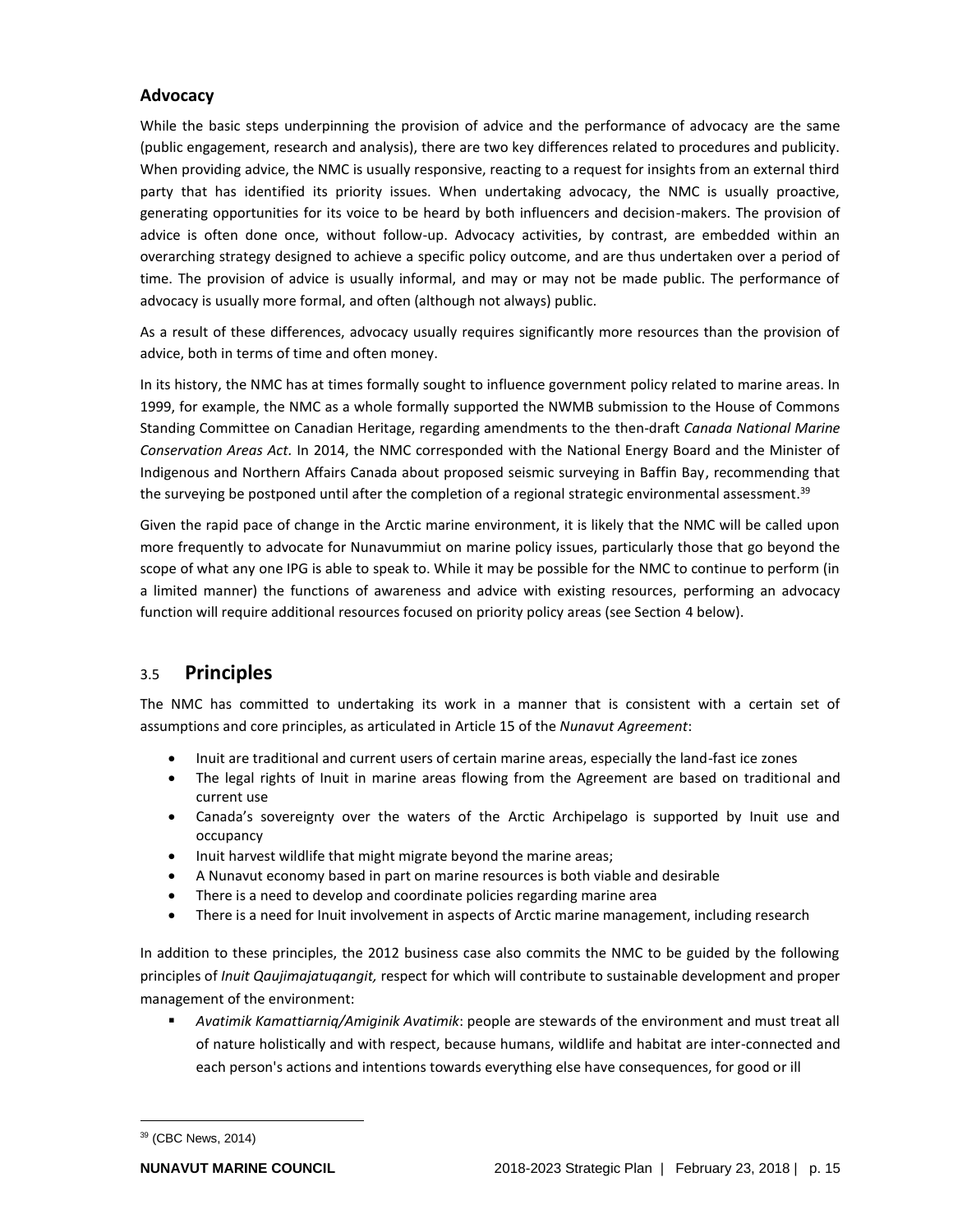- *Pijitsirniq /Ihumaliukti*: a person with the power to make decisions must exercise that power to serve the people to whom he or she is responsible
- *Papattiniq /Munakhinik*: the obligation of guardianship or stewardship that a person may owe in relation to something that does not belong to the person
- *Aajiiqatigiingniq/Pitiakatigiiklotik*: people who wish to resolve important matters or any differences of interest must treat each other with respect and discuss them in a meaningful way, keeping in mind that just because a person is silent does not necessarily mean he or she agrees
- *Piliriqatigiingniq/Havakatigiiklutik*: people must work together in harmony to achieve a common purpose
- <span id="page-15-0"></span>■ *Qanuqtuurunnarniq/Kaujimatukanut*: the ability to be creative and flexible and to improvise with whatever is at hand to achieve a purpose or solve a problem.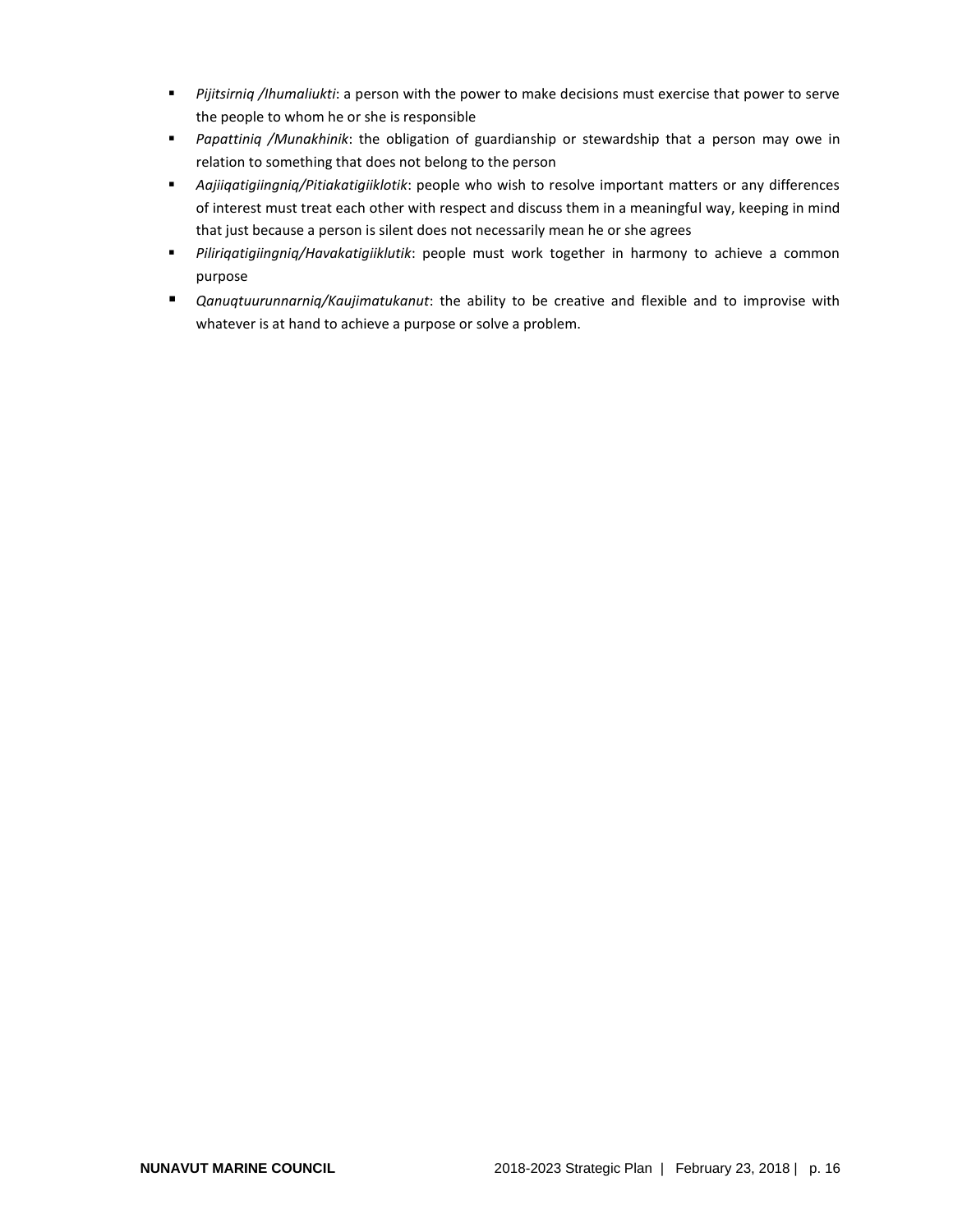# <span id="page-16-0"></span>4.1 **Overview**

Based on the results of the 2017 strategic planning workshop, this Strategic Plan directs the NMC to focus on two issues for 2018-2023: environmental impacts of shipping and marine protected areas. Both areas are also the focus of federal attention right now, through (respectively) the Northern Marine Corridors Transportation Initiative and the Marine Conservation Targets Initiative.

Focusing on these two areas would also enable the NMC to pilot how to underpin its advocacy work with credible public engagement activities (see Section 5.2 below), including incorporation of *Inuit Qaujimajatuqangit* (or advocacy for other parties to undertake this work in a credible manner).

# <span id="page-16-1"></span>4.2 **Goal #1 – Establish the NMC as a key voice on marine shipping**

# <span id="page-16-2"></span>**Context**

The Canadian Coast Guard has observed an increase in traffic from all types of vessels in the Canadian Arctic since 1990, noting that due to "changes in sea ice conditions, the shipping season has lengthened, resulting in increased ship traffic during the shoulder seasons".<sup>40</sup> It has been suggested that these changes in sea ice will have profound changes on marine shipping activity as Arctic water become more accessible. <sup>41</sup> However, changes to marine traffic are not driven by sea-ice changes alone – they are influenced by a combination of environmental, economic, logistical and political factors.<sup>42</sup>

There are two shipping routes which extend throughout Canadian Arctic waters, the Northwest Passage (NWP) – which represents an opportunity for shorter Asia-Europe shipping routes as compared to the Panama Canal – and the Arctic Bridge (between the Russian port of Murmansk and Churchill, Manitoba). The use of these channels for long-haul transportation is dependent upon the global economy and political climate. The Canadian Ice Service warns, however, that predictions of increased access to Arctic shipping routes should be made with caution as sea ice is highly variable and the NWP in particular will remain difficult to navigate.<sup>43</sup>

# <span id="page-16-3"></span>**Shipping trends**

Recent shipping studies suggest that government icebreakers on coast guard and research duties are responsible for the majority of marine traffic increases in Nunavut territorial waters.<sup>44</sup> Since 1990, traffic has been concentrated in the Northwest Passage, south from the Parry Channel and into Queen Maud Gulf.<sup>45</sup>

<sup>40</sup> (Dawson, Porta, Okuribido-Malcolm, deHann, & Mussells, 2015)

<sup>41</sup> (Pizzolato, Howell, Derksen, Dawson, & Copland, 2014)

 $42$  (Dawson, Climate Change Adaptation Strategies and Policy Options for Arctic Shipping. A report prepared for Transport Canada, 2017)

<sup>43</sup> (Environment and Natural Resources, 2015)

<sup>44</sup> (Dawson, Mussells, Copland, & Carter, 2017, p. 16)

<sup>45</sup> Ibid. p. 26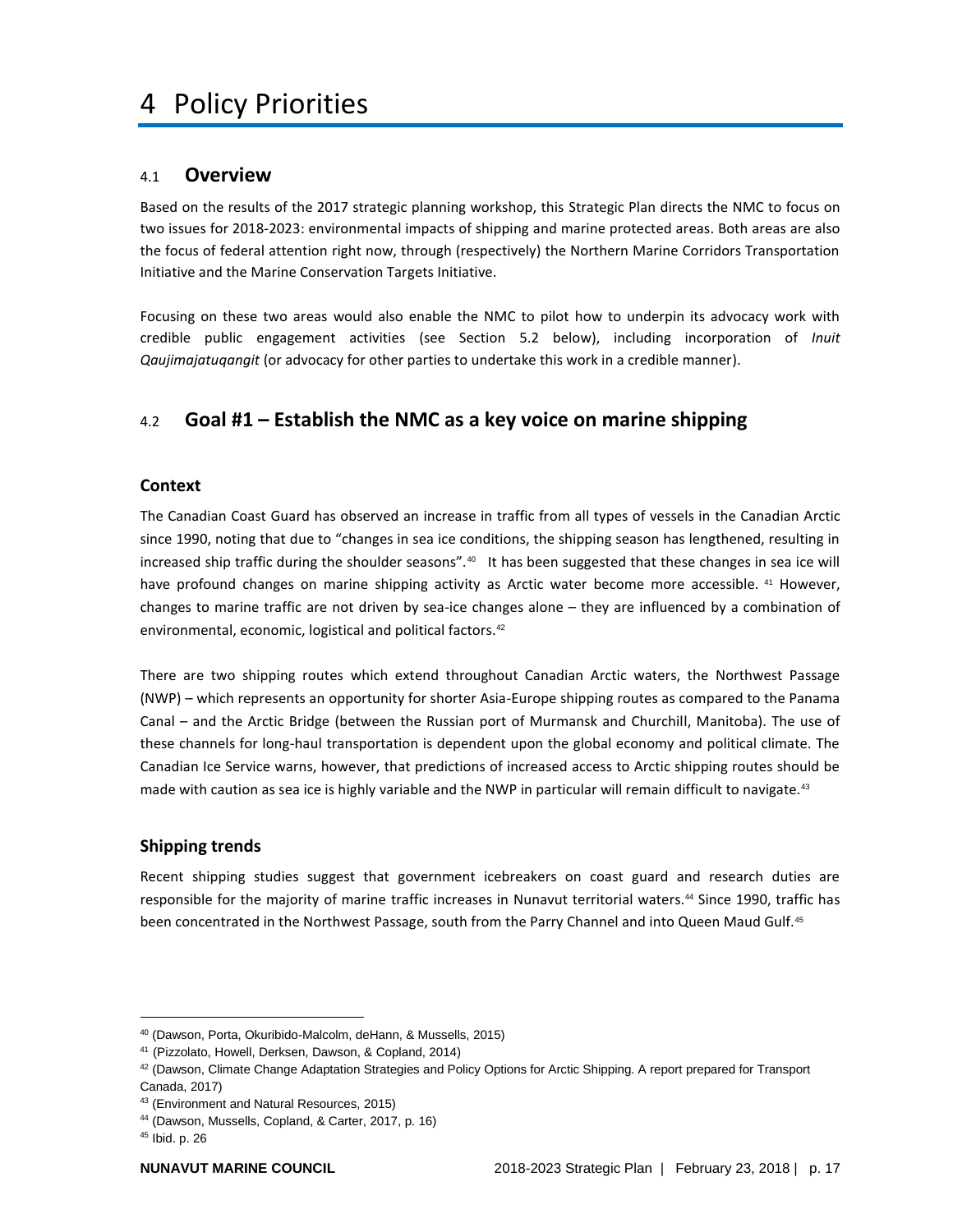Beyond Nunavut itself, tug-supply vessels (mostly with ice-breaking capabilities) carrying grain, timber, oil or ore have been responsible for a large portion of transit increases in Arctic waters since 1990.<sup>46</sup> Tug vessels are also expected to increase for use in community-resupply.

There has been an increase in passenger ships and pleasure crafts (i.e. yachts, adventure ships) in Arctic waters since 1990<sup>47</sup>, however this increase has not been observed in Nunavut's territorial waters.<sup>48</sup> Rather, the region has begun to attract larger passenger vessels which are tending to travel further north. Whereas passenger ships were previously operating primarily in Hudson's Bay, they are being observed more frequently traversing the NWP. The number of passenger ships and pleasure crafts are expected to increase significantly in all Arctic waters as they are beginning to see the region as more attractive. $49$ 

Fishing vessels, general cargo, tug boats, and tanker ships have increased slightly in Arctic waters since 1990, but Nunavut has observed a significant increase. Fishing vessels is one of the fastest growing vessel sectors in Nunavut, and the regional focus on a fisheries economy suggests that this traffic will continue to increase. 50

Oil and gas exploration vessel traffic has increased slightly in marine waters since 1990, particularly off the coast of Baffin Island. Natural resource exploration trends are difficult to predict and are dependent on international demand for energy and minerals and the regulatory regime (both on-land and off-shore).<sup>51</sup>

# <span id="page-17-0"></span>**Concerns about increased marine shipping**

While increased marine traffic may generate economic opportunities for the people of Nunavut, it also generates a number of concerns related to:

- Safety: the operating season has lengthened while at the same time marine navigation services (such as aids to navigation and charting) are becoming obsolete and the Canadian Coast Guard fleet is aging. Vessels are traveling out of shipping corridors and into less charted and less serviced areas. This has important implications for the safety of humans and ecosystems, given limited search-andrescue and spill response capacity. Increases in the number of icebergs moving south with the Labrador Current along the east coast of Baffin Island have been identified as a navigational safety issue.
- Ecosystem integrity: risks related to oil spills, pollution, invasive species, noise, ship strikes, and emissions.
- Infrastructure: lack of marine infrastructure (e.g. harbours, ports, breakwaters, etc.) has limited the ability to expand existing fisheries and cruise tourism, and also has serious implications for facilitating safe shipping and timely emergency response.

<sup>46</sup> (Environment and Natural Resources, 2015)

<sup>47</sup> (Pizzolato, Howell, Derksen, Dawson, & Copland, 2014, pp. 28-29)

<sup>48 (</sup>Dawson, Climate Change Adaptation Strategies and Policy Options for Arctic Shipping. A report prepared for Transport Canada, 2017)

<sup>49</sup> (Dawson, Mussells, Copland, & Carter, 2017, p. 38)

<sup>&</sup>lt;sup>50</sup> (Dawson, Climate Change Adaptation Strategies and Policy Options for Arctic Shipping. A report prepared for Transport Canada, 2017)

<sup>51</sup> (Dawson, Mussells, Copland, & Carter, 2017, p. 38)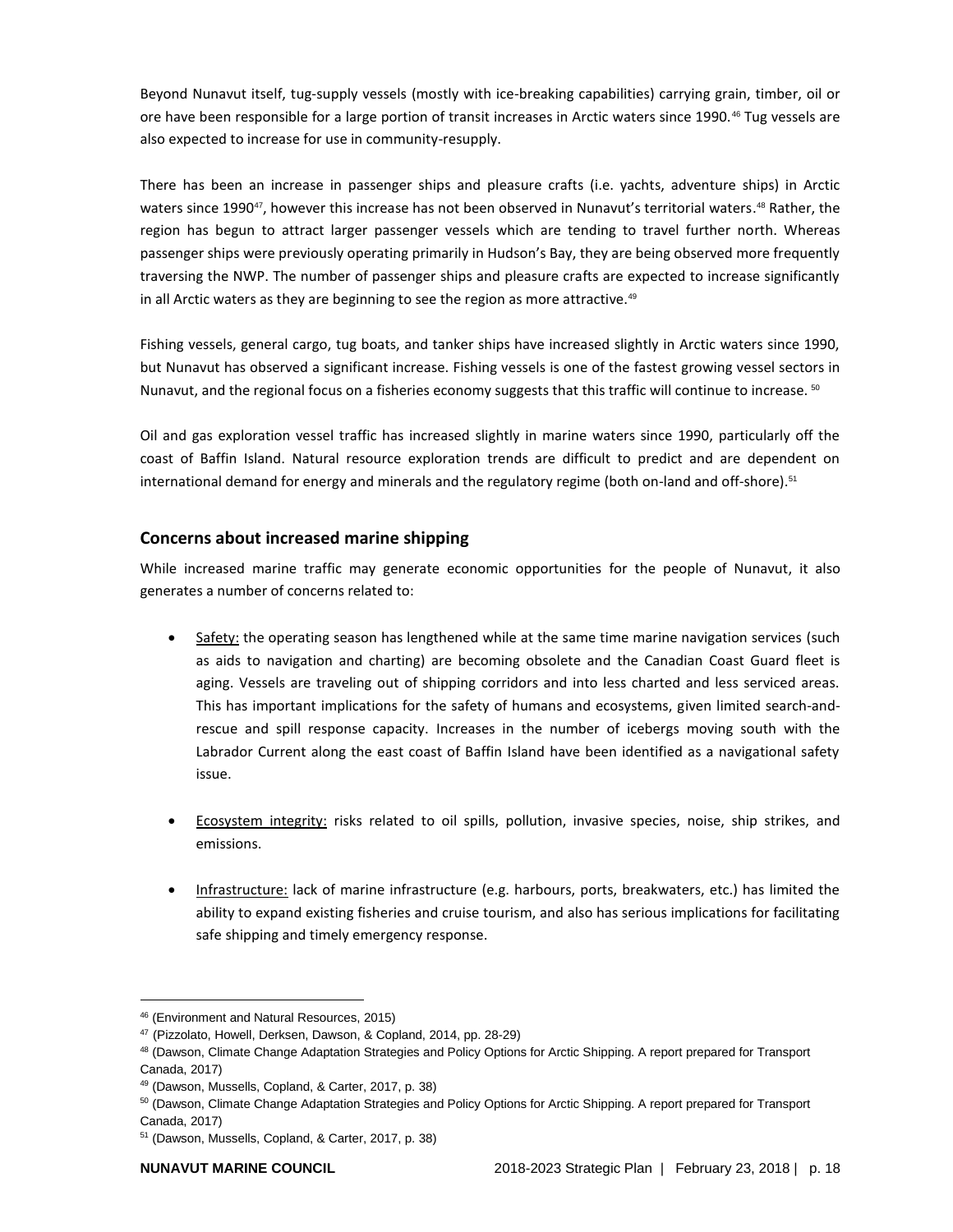- Icebreaking: year-round ice breaking could disrupt ecosystems and negatively impact Inuit rights and culture.
- Inuit rights and culture: socio-economic changes will likely arise as a result of increased economic activity, and there may also be impacts on the ability of Inuit to undertake traditional practises. With the overlap of shipping corridors with Inuit harvesting areas, increased vessel traffic could adversely affect Inuit harvesting through direct and/or indirect factors, such as reduced access or change to wildlife distribution or health. As legislation and regulations limit the use of firearms in proximity to vessels and other infrastructure, an increase in shipping may adversely impact Inuit harvesting activities.
- Sovereignty and jurisdiction: the clearing of sea ice and establishment of corridors may result in an increase in foreign vessel traffic for the purpose of "cheaper intercontinental shipping and [access to] unexploited natural resources".<sup>52</sup> Canadians and Nunavummiut are concerned about who decides who has access to marine waters and what the impacts will be. They are also concerned about the robustness of the regulatory regimes and interested in the opportunities for community-based monitoring.

# <span id="page-18-0"></span>**Opportunities for NMC engagement**

The Northern Marine Transportation Corridors Initiative (NMTCI)<sup>53</sup> was created by the Canadian Coast Guard, the Canadian Hydrographic Service and Transport Canada "to pinpoint specific shipping routes throughout the Arctic", where they could prioritize their services (e.g. hydrography, navigational aids, ice breaking and patrolling) to create incentives for marine traffic to travel down specific routes, in an effort to improve safety.<sup>54</sup> In 2015, participants at an NMTCI workshop noted the need to re-examine the preliminary corridors that had been proposed in the context of better data and also data from environmental non-governmental organizations (ENGOs) and Inuit sources.<sup>55</sup>

In 2016, an Oceans North report called for more Inuit and ENGO involvement in NMTCI, citing "big gaps in the data [the Government of Canada] used to create the Northern Marine Transportation Corridors Initiative". Building on the NMTCI, the report has proposed an Integrated Arctic Corridors Framework.<sup>56</sup> Irving Shipbuilding financed a similar study by the University of Ottawa, proposing a framework for managing Arctic shipping that incorporates multiple uses and values. 57,58 As a result, although the NMTCI was originally focused primarily on safety and sovereignty, its scope appears to be expanding to incorporate ENGO and Inuit feedback.

Legislation, regulations and policies related to marine shipping in Canada's Arctic

<sup>52</sup> (Oceans North Canada, 2016)

<sup>53</sup> Ibid.

<sup>&</sup>lt;sup>54</sup> (Murray, Oceans North Canada calls for Inuit input on Canada's Arctic shipping corridors, 2016)

<sup>55</sup> Cf. 11, pp. 6-9.

<sup>56</sup> (Oceans North Canada, 2016)

<sup>57</sup> (Dawson, Arctic Marine Activities Integration & Synthesis Project (AMAIS): Enhancing Ocean Governance Through the Northern Marine Transportation Corridors, n.d.)

<sup>58</sup> (Network of Centres of Excellence of Canada, 2017)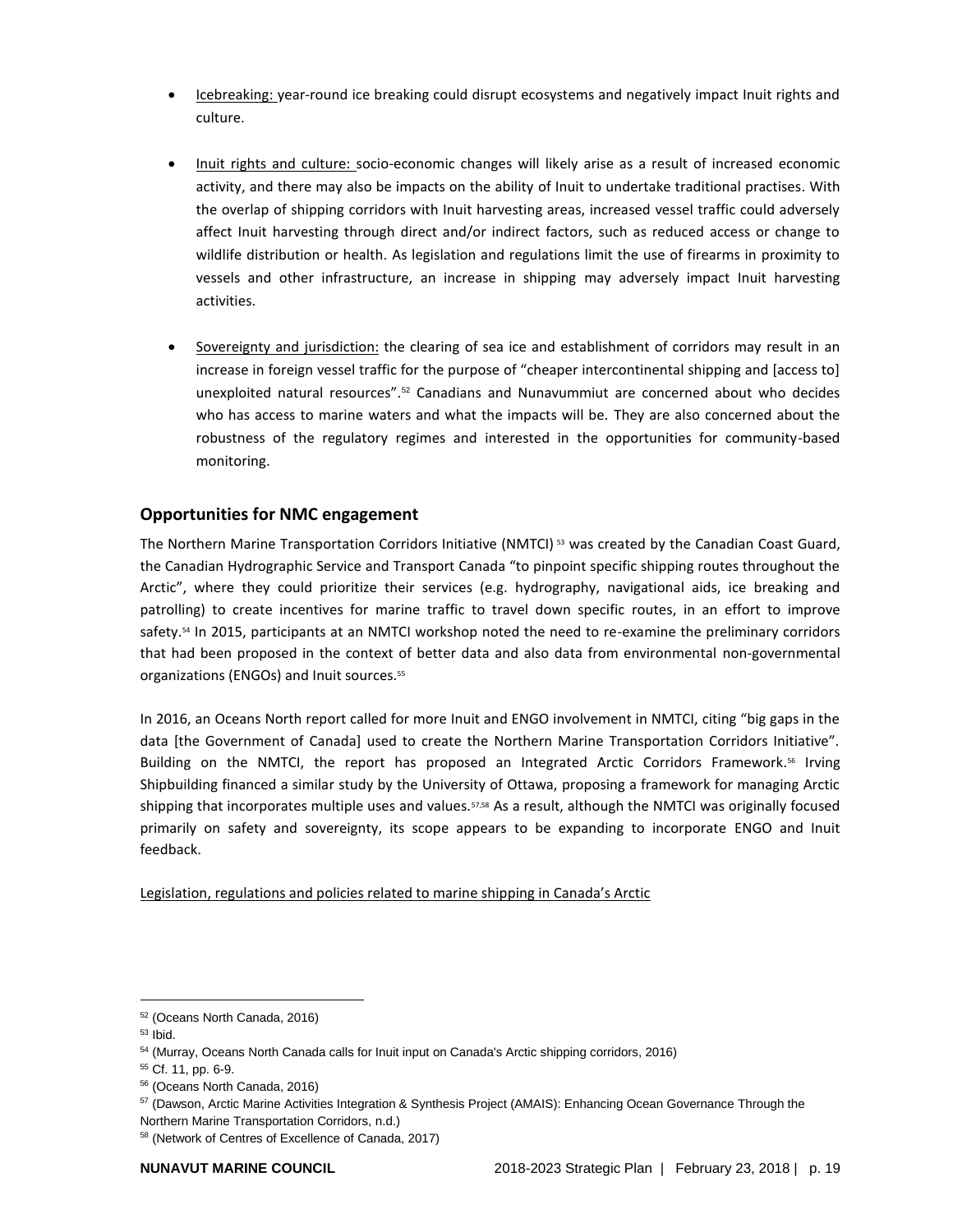Depending on the precise issue, there are a number of bodies involved with oversight of marine traffic in the Arctic, including Nunavut. These bodies are producing voluntary guidance documents and binding regulations, such as:

- *Canada Shipping Act* (CSA), including regulations and guidance related to ballast water<sup>59</sup>
- *Arctic Waters Pollution Prevention Act* (AWPPA), and associated regulations<sup>60</sup>
- Polar Code<sup>61</sup> which came into force on January 1, 2017 and led to a number of regulatory changes<sup>62</sup>
- $\bullet$  Guidance for cruise ships in the Arctic<sup>63</sup>
- Nunavut Marine Tourism Management Plan 2016-2019<sup>64</sup>

## Monitoring and enforcement

A number of agencies and organizations are involved with tracking marine shipping through such initiatives as the Automatic Identification System (deployed to improve "the Coast Guard's ability in identifying and monitoring maritime traffic to enhance awareness of vessels approaching and operating in Canadian waters"<sup>65</sup>) and the Long Range Identification and Tracking system, which "allows [the Coast Guard] to track foreign vessels transiting in Arctic waters up to 84.5°N and out to 1,000 nautical miles for vessels transiting in our coastal waters and 2,000 nautical miles for vessels who are destined for Canadian ports."<sup>66</sup>

In terms of enforcement of Canadian laws related to marine shipping in the Arctic, the CSA is enforced by Designated Officers working for Transport Canada Marine Safety, under the auspices of Transport Canada's Compliance and Marine Enforcement Policy.<sup>67</sup> The AWPPA is enforced by pollution prevention officers, none of whom were based within Nunavut as of October 2017. 68

Moving forward, the NMC is well-positioned to help shape innovative, multi-agency monitoring and enforcement solutions to monitoring and enforcing Canadian sovereignty in the Arctic, such as the Marine Security Enforcement Teams used in the Great Lakes to coordinate the work of the RCMP and the Coast Guard.<sup>69</sup> The role of Inuit in monitoring and enforcement is also an area ripe for innovation, including (for example) adding a marine mandate and capability to Canadian Rangers Patrol Group 1 (territories), as recommended by the Senate Standing Committee on Fisheries and Oceans in 2009.<sup>70</sup> NTI is also in the midst of developing and implementing an Inuit Marine Monitoring program.

# <span id="page-19-0"></span>4.3 **Goal #2 – Establish the NMC as a key voice on marine conservation**

- <sup>61</sup> (International Maritime Organization, 2017)
- <sup>62</sup> (Department of Transport, 2017)
- <sup>63</sup> (Transport Canada, 2005)
- <sup>64</sup> (Government of Nunavut, 2016)
- <sup>65</sup> (Canadian Coast Guard, 2013b)
- <sup>66</sup> (Canadian Coast Guard, 2013a)
- <sup>67</sup> (Transport Canada, 2014)
- <sup>68</sup> (Transport Canada, 2010b)
- <sup>69</sup> (Canadian Coast Guard, 2013c)
- <sup>70</sup> (Standing Senate Committee on Fisheries and Oceans, 2009)

<sup>59</sup> (Transport Canada, 2010a)

<sup>60</sup> (Transport Canada, 2012)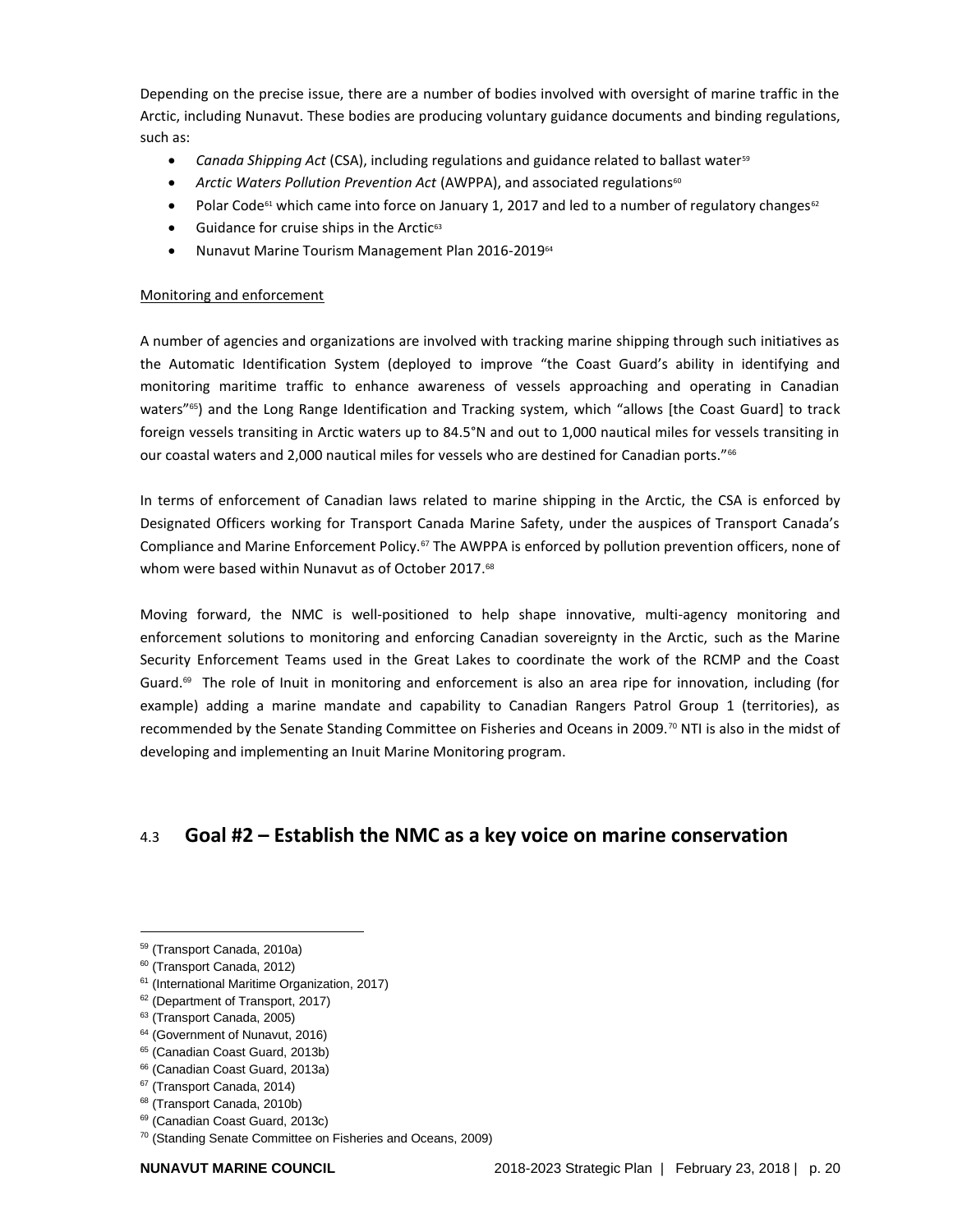# <span id="page-20-0"></span>**Context**

# Marine Conservation Targets Initiative

On June 8, 2016, the Government of Canada announced its intention to protect 5% of Canada's marine and coastal areas by 2017 and 10% by 2020. This work is being led by the Marine Conservation Targets team within Fisheries and Oceans Canada. There are five areas of actions to support reaching Canada's marine conservation targets:<sup>71</sup>

- *Finish What Was Started:* Advance the work already underway in areas progressing towards establishment including the proposed Lancaster Sound national marine conservation area, and the Laurentian Channel, St. Anns Bank and Banc des Américains proposed Oceans Act MPAs.
- *Protect Large Areas:* Establish new, large Oceans Act MPAs in offshore areas.
- *Protect Areas Under Pressure:* Establish additional Oceans Act MPAs in areas under pressure from human activities.
- *Advance Other Effective Area-Based Conservation Measures:* Identify existing and establish new effective area-based conservation measures.
- *Establish MPAs Faster:* Examine how the Oceans Act can be updated to expedite the designation process for MPAs, without sacrificing science, or the public's opportunity to provide input.<sup>72</sup>

Fisheries and Oceans Canada explicitly mentions its commitment to undertaking this work in a way that advances indigenous reconciliation.

# Indigenous co-management

Across Canada, a number of recent announcements are opening up a policy space for indigenous comanagement of marine areas. The first was the announcement that the federal government, the Government of Nunavut and the Qikiqtani Inuit Association (QIA) had agreed on the boundaries of *Tallurutiup Imanga*, a new marine conservation area in Lancaster Sound. They are now involved in an 18-month dialogue to codevelop a management plan and an Inuit Impact Benefits Agreement. Part of that dialogue will involve a discussion of new approaches to governance support Inuit to "manage and control what happens to our lands", according to the QIA.<sup>73</sup>

The second announcement was the launch of *Imappivut*, a partnership between the Governments of Canada and Nunatsiavut to co-manage the waters around northern Labrador.<sup>74</sup> Carl McLean, Deputy Minister of Lands and Natural Resources for the Government of Nunatsiavut, noted in an interview that this initiative emerged in response to his government's request for a horizontal, collaborative approach to managing the marine areas encompassed by the Labrador Inuit Land Claims Agreement. He highlighted the value-added brought by an Inuit perspective, which emphasizes a holistic, integrated approach to resource management.

Finally, a third related announcement was made by the *Pikialasorsuaq Commission*, under the banner of the Inuit Circumpolar Commission, which called for the establishment of a new, Inuit-controlled authority to manage the North Water Polynya (an area of ice-free water between Greenland and Nunavut). The vision of

<sup>71</sup> (Fisheries and Oceans Canada, 2017a)

<sup>72</sup> (Fisheries and Oceans Canada, 2017c)

<sup>73</sup> (Cruickshank, 2018)

<sup>74</sup> (Parks Canada Agency, 2017)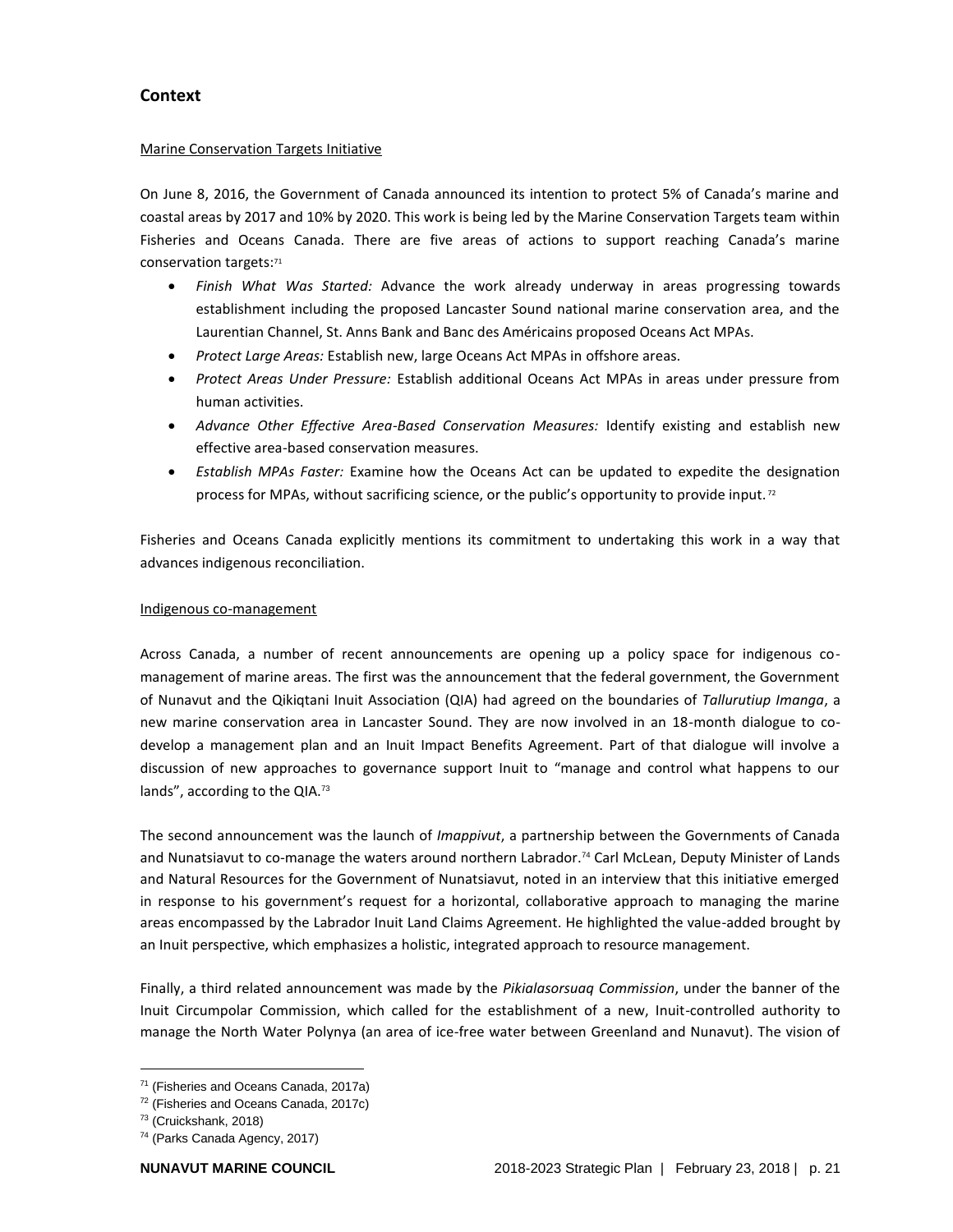the Inuit Circumpolar Council, as articulated by its international chair, Okalik Eegeesiak, would be that the zone is "Inuit-led, Inuit managed and Inuit monitored."<sup>75</sup>

# <span id="page-21-0"></span>**Opportunities for NMC engagement**

Given the multiplicity of initiatives unfolding in this space, the NMC may choose to play a more pro-active public engagement role in Nunavut, to raise awareness and also gather perspectives from Nunavummiut. These efforts would position the NMC to provide holistic, strategic advice to governments. This work would need to unfold with care to avoid impinging upon the role of the Nunavut Wildlife Management Board (NWMB).

Section 5.2.34 of the *Nunavut Agreement* gives the NWMB the authority to "approve the establishment, disestablishment, and changes to boundaries of Conservation Areas, related to management and protection of wildlife and wildlife habitat." The Nunavut Marine Council will not duplicate this responsibility, which is mandated to one of its members. Rather, the NMC will position itself as an entity that can provide a voice for all Nunavummiut on how Nunavut can contribute to reaching these national targets in a way that balances ecological, cultural and economic goals.

# <span id="page-21-1"></span>4.4 **Objectives and work-plan**

At present, limited available funding significantly restricts the initiatives and activities that can be advanced by the Nunavut Marine Council. In developing its Strategic Plan, the NMC took care to identify what can be accomplished with its existing resources and what might be advanced as additional funding and resources are secured in future. Moving forward, the NMC intends to actively pursue partnerships and funding opportunities and will update the Strategic Plan to ensure it remains current throughout the five-year planning period.

# <span id="page-21-2"></span>**With existing resources**

| Objective #1 | Identify a lead IPG and lead IPG staff person for each goal area.                                                                                                       |
|--------------|-------------------------------------------------------------------------------------------------------------------------------------------------------------------------|
| Objective #2 | Track and monitor existing efforts to identify and respond to concerns about marine<br>shipping and the health of marine ecosystems in the eastern Arctic.              |
| Objective #3 | Use public engagement activities undertaken as individual IPGs to raise awareness<br>about, and seek public input into, marine shipping issues (see Section 3.5 below). |
| Objective #4 | Position NMC as an interested party with governments and stakeholders so that<br>NMC is invited to share insights, opinions and/or recommendations.                     |
| Objective #5 | Seek funding for a dedicated staff resource to support implementation of an NMC work<br>plan on identified priorities.                                                  |

# <span id="page-21-3"></span>**With additional resources**

Objective #6 Develop an NMC discussion paper for each goal area.

 $75$  (Ducharme, 2017)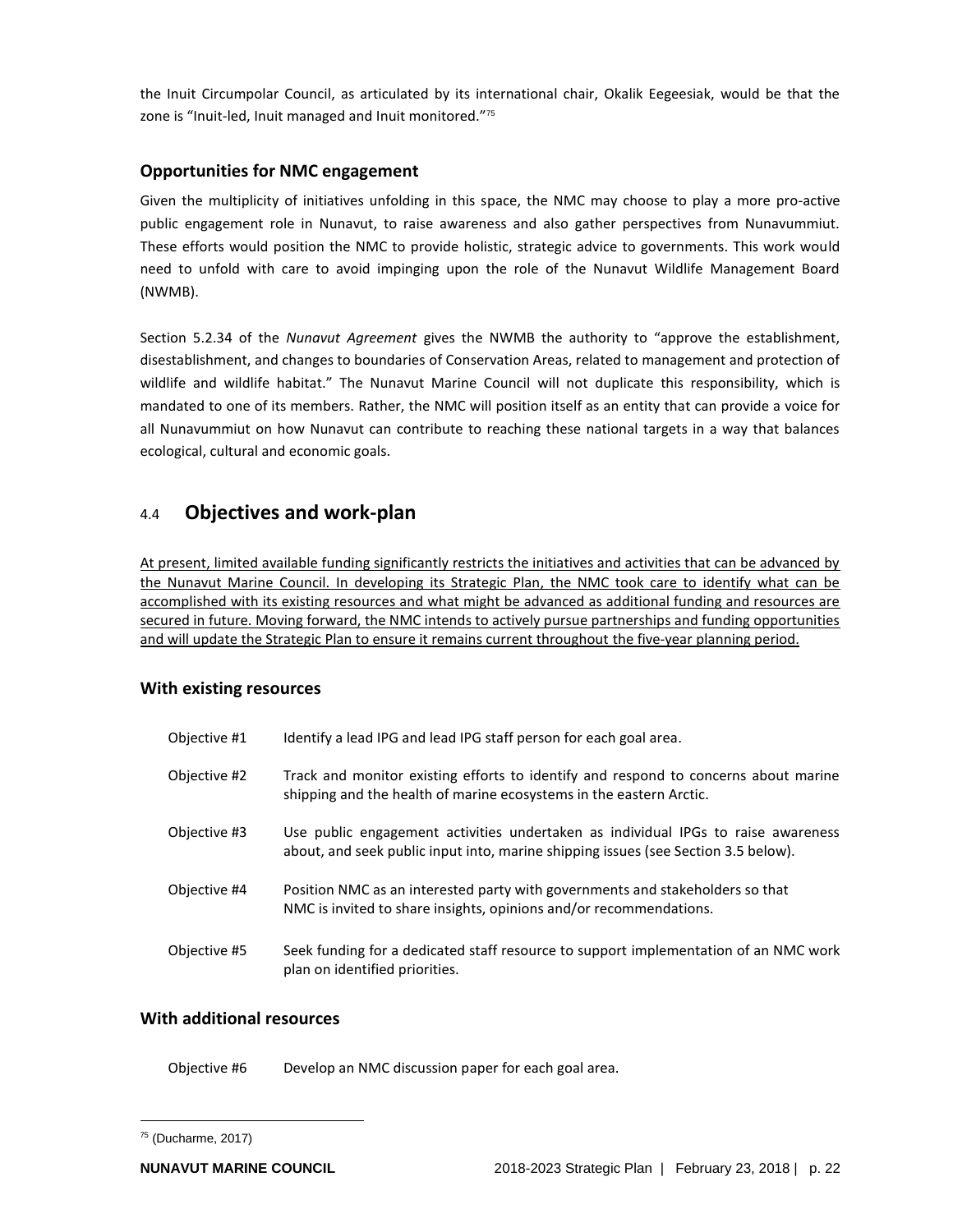- Objective #7 Influence a broader research agenda, including catalyzing a participatory action research agenda training Inuit as researchers.
- Objective #8 Design and implement a public engagement strategy for both goal areas that would:
	- Gather public perspectives using a range of public consultation tools (e.g. surveys, workshops, focus groups, interviews, webinars, etc.)
	- Identify existing sources of *Inuit Qaujimajatuqangit* already contained within documentation held by NMC members
	- Consult with Inuit to facilitate the incorporation of additional *Inuit Qaujimajatuqangit* into discussions
	- Raise public awareness about both goal areas.
- Objective #9 Collaboratively develop and implement advocacy strategies on specific issues (as opposed to simply responding to invitations to comment and provide advice).
- Objective #10 Seek funding for dedicated resources to support an NMC work plan in both goal areas.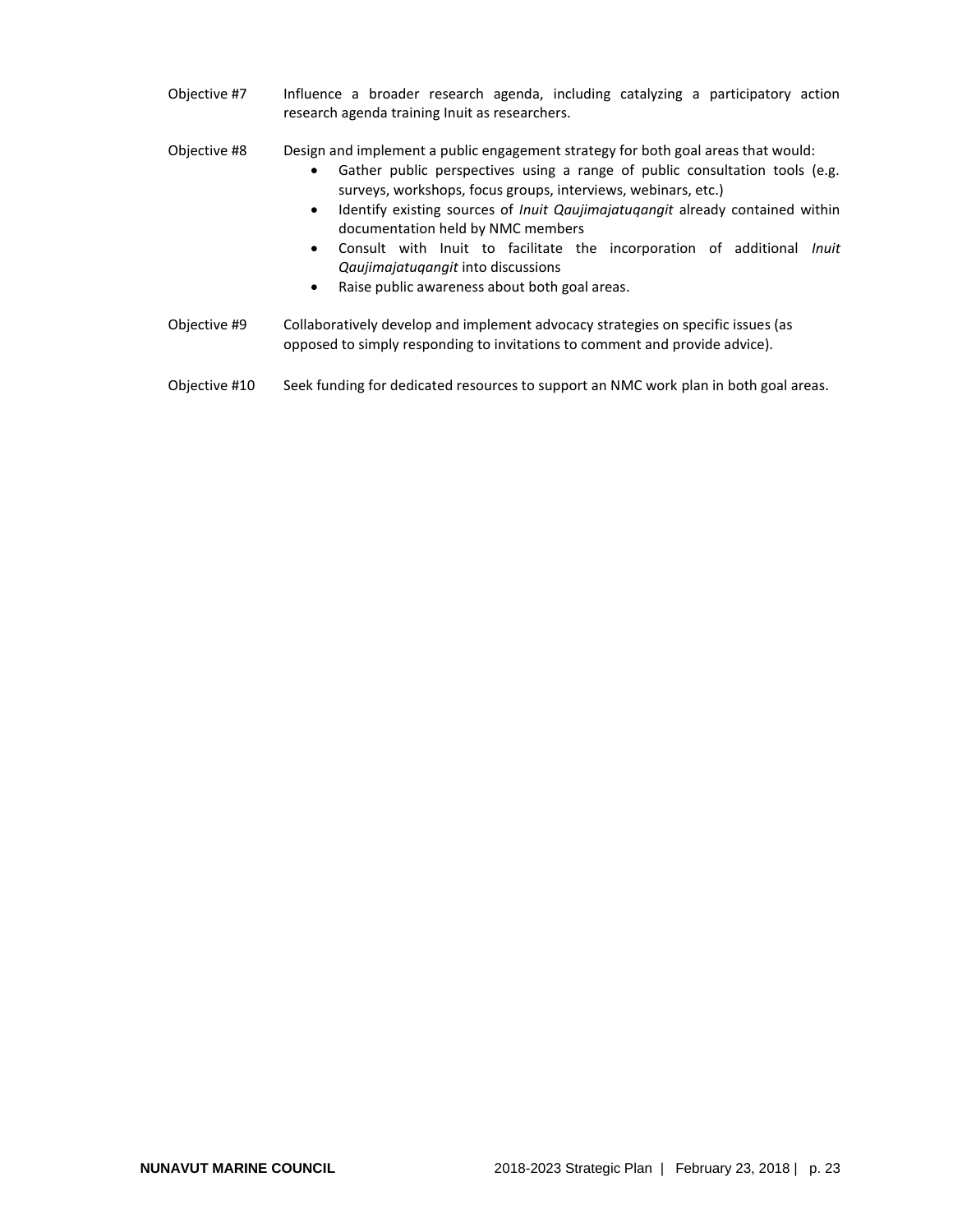# <span id="page-23-0"></span>5 Enhancing organizational effectiveness

The Nunavut Marine Council (NMC) is uniquely positioned to shape marine policy issues, given that governments are explicitly required (within the *Nunavut Agreement*) to consider its recommendations. The recommendations and advice of the NMC carries a credibility rooted in its Board members and the on-theground work of each individual IPG across Nunavut.

Over the last twenty-plus years, the member IPGs have adopted a number of innovative ways to perform the key functions required of any entity, particularly information sharing to facilitate collective action. In addition, they have identified a number of areas where improvements are required, particularly decision-making, partnerships and public engagement.

# <span id="page-23-1"></span>5.1 **Decision-making**

Since 2012, the Institutions of Public Government (IPGs) that make up the NMC have developed an informal protocol for reaching consensus that involves the following steps:

- 1. IPG staff, in their daily activities, are invited to flag issues or opportunities that they think might be relevant to the NMC as a whole (e.g. a request to present at a marine-related conference, or for a position on a marine policy issue). Currently, these issues are brought to the attention of the Executive Director (ED) of the IPG in question.
- 2. The ED then makes a determination as to whether the issue should be shared with the other IPGs that constitute the NMC. If the issue/opportunity is deemed by the ED to be relevant to all NMC members, the ED will inform his/her counterparts and arrange a conversation.
- 3. NMC working group members (each IPG has a combination of Board and staff members on this working group) then meet to discuss:
	- a. whether NMC should take action, and if so
	- b. which IPG would be best positioned to lead
- 4. A staff lead is assigned to develop initial materials (e.g. a draft conference presentation or letter).
- 5. Draft materials are distributed within the working group for comment, review and approval
- 6. Once approved, the materials are then shared externally.

<span id="page-23-2"></span>In future, these informal protocols will be formalized by the NMC, to facilitate timely, consistent action.

# 5.2 **Public engagement activities**

To be an effective voice for Nunavummiut, the NMC needs to understand their values, hopes, fears and priorities, and involve them in collaborative problem-solving to address the most important and relevant issues. As a result, building up the capacity of the NMC to engage in public engagement work (consultation and education) is a top priority for the 2018-2023 period, including the need to ensure that *Inuit Qaujimajatuqangit* is incorporated into marine policy and related research.

There are a large number of existing organizations and conferences that meet regularly on Arctic marine issues. Each NMC member also has programs for public engagement, in addition to their work within the NMC. When developing its public engagement strategy, the NMC will make an effort to identify opportunities for collaboration with existing public forums, reduce duplication, and use the time of communities as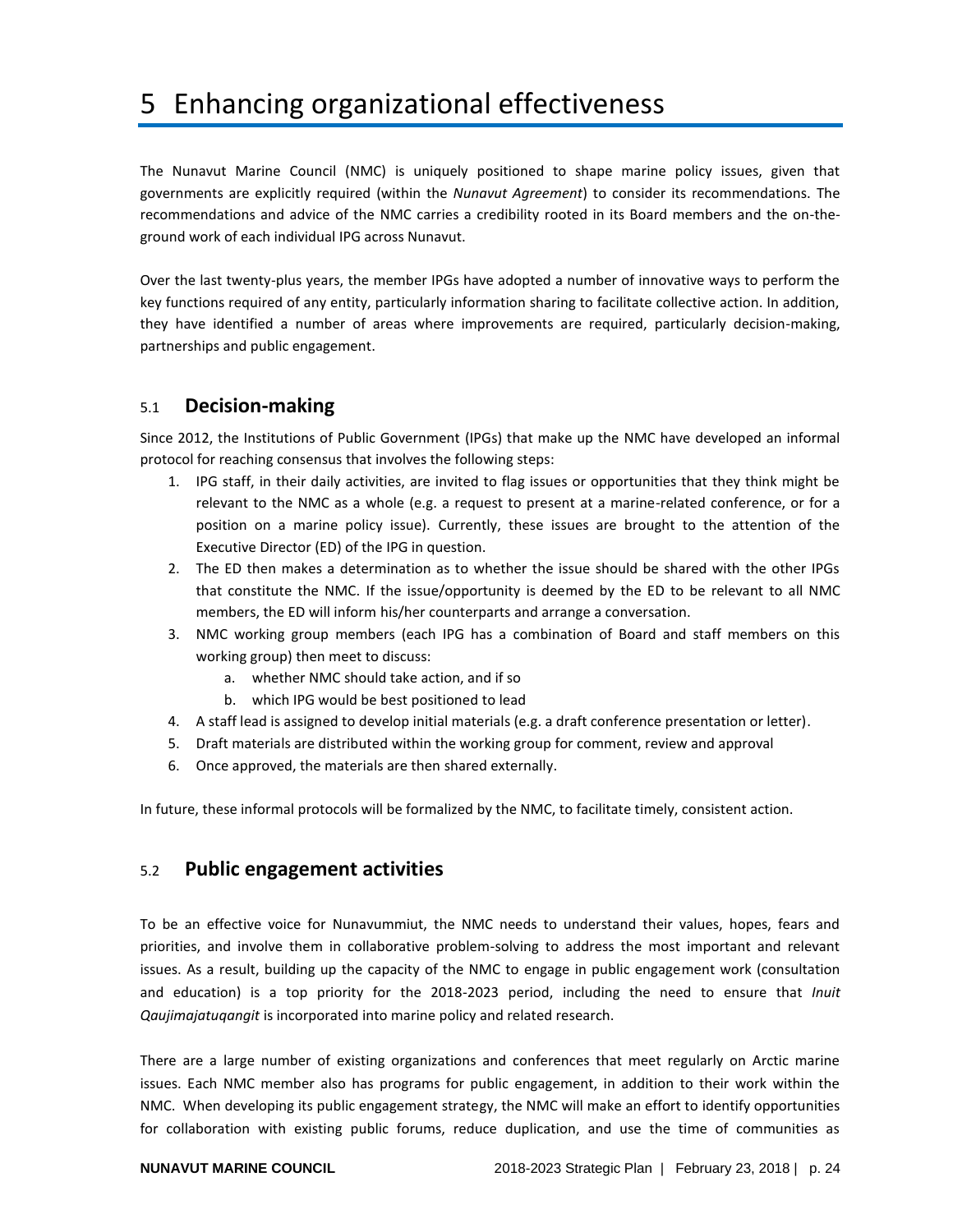effectively as possible. The NMC intends to utilize the feedback received during public engagement events to prioritize its work and issues of focus moving forward.

# <span id="page-24-0"></span>5.3 **Risks**

As the NMC begins to engage more vigorously with marine policy issues, its increased visibility could:

- Generate more work than NMC and its members can handle
- Lead to NMC being driven by the agendas and priorities of external actors
- Create the risk of NMC losing community credibility, if its engagement in policy was not matched by community engagement
- Lead government officials, external stakeholders and/or Inuit themselves to misunderstand the role of the NMC (i.e. advisory, not decision-making)
- Create confusion as to whether an issue should be addressed through the existing process of an individual NMC Member or addressed separately by the NMC (e.g. treatment of marine issues through NPC development of the Nunavut Land Use Plan)

By clearly articulating initial areas of focus/priority for the NMC, this strategic plan is intended to help manage these first three risks. A clear priorities statement will be developed to allow the NMC to enter different policy spaces in a targeted, intentional, strategic manner. As opportunities and information flow to NMC members, staff will apply a prioritization screen, allowing briefings, communications and public engagement activities to be focused in one or two priority areas. The NMC will then decide to elevate an additional issue to priority status, based on some basic criteria agreed upon in advance (see Section 4.5 below).

Additional risks for which mitigation plans are required relate to maintaining momentum, both as individuals assigned to support NMC work get busy with their individual schedules/organizational mandates and as staff transitions occur.

# <span id="page-24-1"></span>5.4 **Partnerships**

The complexity of Arctic marine issues means that no one actor possesses the necessary information, knowledge, expertise, influence, responsibility or authority to have an impact. It is essential for individuals, organizations, governments, networks and multilateral institutions to work together. The NMC and its member IPGs are committed to collective action and partnership, working with Inuit partners, the territorial government, the federal government and civil society actors (see Appendix C).

# <span id="page-24-2"></span>5.5 **Objectives and work-plan**

# <span id="page-24-3"></span>**Decision-making**

To strengthen its informal decision-making processes, the NMC will develop guidance documents that provide further clarity to staff and Board members. Specifically:

- Objective #11 Develop "elevation criteria" to help IPG staff determine whether an issue should be brought to the attention of their Executive Director (ED), for possible NMC discussion.
- Objective #12 Develop criteria for EDs to determine whether an issue (once elevated) should be raised with the three other IPGs.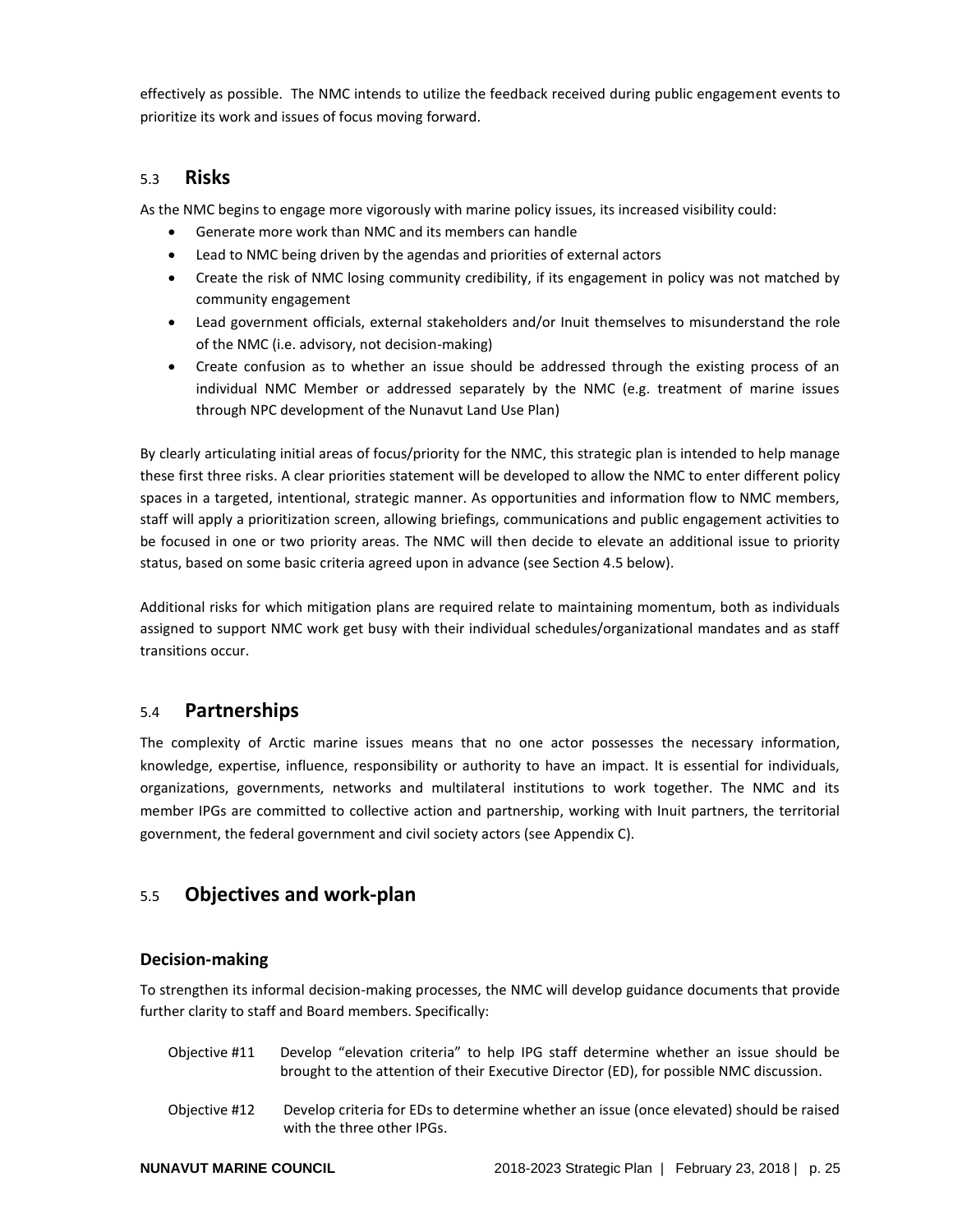| Objective #13 | Develop additional mechanisms by which an issue could be flagged (e.g. an email to a<br>broader NMC distribution list, regular teleconferences for IPG staff leads for NMC,<br>shared "issues log" available using a collaborative technology). |
|---------------|-------------------------------------------------------------------------------------------------------------------------------------------------------------------------------------------------------------------------------------------------|
| Objective #14 | Develop criteria for IPG representatives to use when deciding, as the NMC, whether the<br>NMC should take action in the form of public engagement and/or advocacy.                                                                              |
| Objective #15 | Develop criteria to help NMC determine which IPG(s) should lead on a particular issue.                                                                                                                                                          |

# <span id="page-25-0"></span>**Public engagement**

To strengthen its credibility as the voice for Nunavummiut on marine issues, the NMC will:

### With existing resources

- Objective #16 Integrate marine issues within existing public engagement work done by IPGs when conducting their core mandates, as appropriate. For example, when engaging the public, IPGs could:
	- Include 1-2 slides on the Nunavut Marine Council
	- Include 1-2 questions on NMC policy priorities
	- Add on a short focus group session on marine policy issues and the work of the NMC.
- Objective #17 Continue to raise awareness about marine issues and government initiatives and events through the website, email networks and presentations at select events and workshops. As there are many marine-policy related groups and events, NMC staff will develop an outreach and awareness raising strategy that aligns with the priority policy issues identified in this document (see Objectives #2, #3 and #8 above). This will ensure that NMC awareness, advice and advocacy activities complement the work of other organizations. It will also support effective use of limited resources by aligning outreach activities with priority policy areas.

### With additional resources

- Objective #18 Organize stand-alone sessions on marine policy issues and the NMC, including:
	- Broad, open-ended conversations to gather intelligence on emergent issues
	- Focused consultations and education sessions on specific policy priorities
	- A combination of the two.
- Objective #19 Build its networks, disseminate information more quickly and make information more accessible through the creation of more accessible (i.e. visual) tools (e.g. interactive maps, infographics).
- Objective #20 Respond more quickly and effectively to government requests for advice.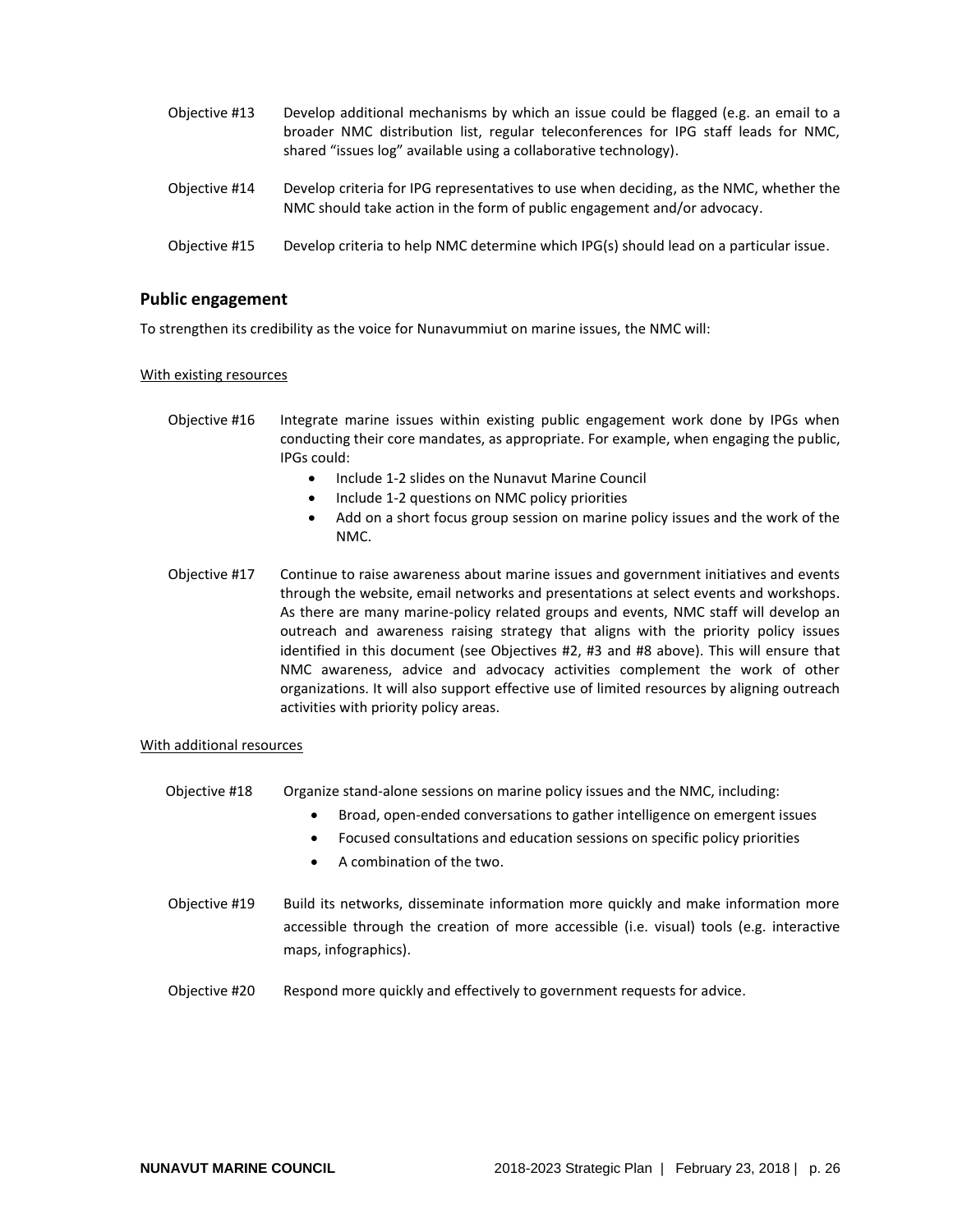# <span id="page-26-0"></span>Appendix A – Arctic-focused reports

# Arctic Council

- Arctic Climate Impact Assessment (2005)<sup>76</sup>
- Arctic Council Oil and Gas Assessment (2007) $77$
- Arctic Biodiversity Trends (2010)<sup>78</sup>
- Arctic Social Indicators ASI-II (2013)<sup>79</sup>
- Arctic Human Development Report (2014)<sup>80</sup>
- Adaptation Actions for a Changing Arctic (2017)<sup>81</sup>
- Arctic Marine Shipping Assessment Reports (2009<sup>82</sup>, 201583)

## Inuit Tapiriit Kanatami

- Integrated Arctic Strategy (2008)<sup>84</sup>
- 2016-2019 Strategy and Action Plan<sup>85</sup>

## Non-governmental

• Arctic Governance Project report (2010)<sup>86</sup>

## Federal government (Canada)

- Canada's Northern Strategy: Our North, Our Heritage, Our Future (2009)<sup>87</sup>
- Arctic Offshore Drilling Review (2011)<sup>88</sup>

- <sup>79</sup> (Nymand Larsen, Schweitzer, & Petrov, 2013)
- 80 (Sustainable Development Working Group (SDWG), 2014)
- <sup>81</sup> (AMAP, 2017)
- 82 (Arctic Council, 2009)
- 83 (Arctic Council, 2015)
- <sup>84</sup> (Inuit Tapiriit Kanatami, 2008)
- <sup>85</sup> (Inuit Tapiriit Kanatami, 2016)
- 86 (The Arctic Governance Project, 2010)
- <sup>87</sup> (Government of Canada, 2015a)
- 88 (National Energy Board, 2011)

<sup>76</sup> (ACIA, 2005)

<sup>77</sup> (AMAP, 2007)

<sup>78</sup> (CAFF International Secretariat, 2010)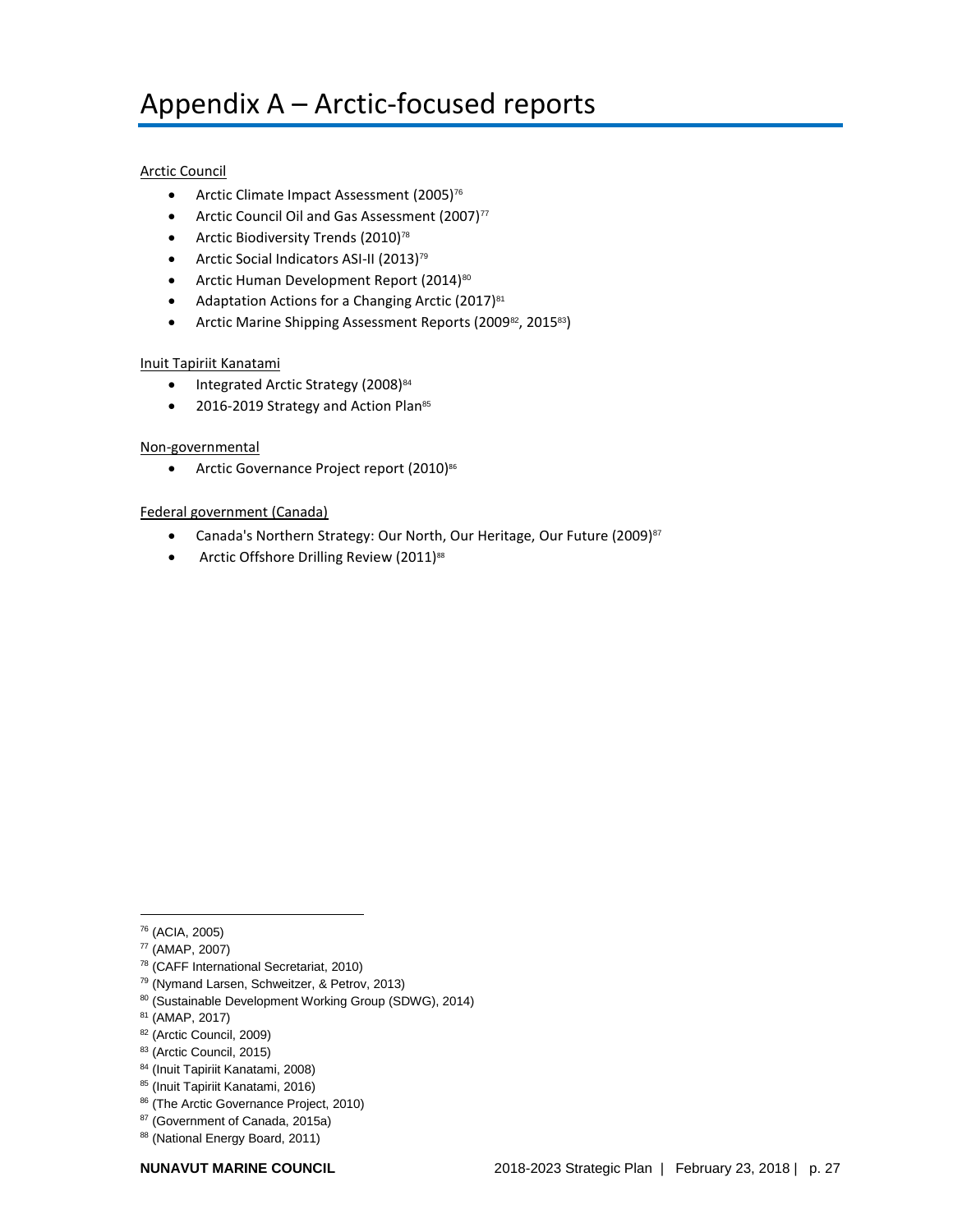# <span id="page-27-0"></span>Appendix B – NMC Memorandum of Understanding

**WHEREAS,** the Nunavut Land Claims Agreement (NLCA) Section 15.1.1 recognizes and reflects the following principles:

- *(a) Inuit are traditional and current users of certain marine areas, especially the land-fast ice zones;*
- *(b) The legal rights of Inuit in marine areas flowing from the Agreement are based on traditional and current use;*
- *(c) Canada's sovereignty over the waters of the arctic archipelago is supported by Inuit use and occupancy;*
- *(d) Inuit harvest wildlife that might migrate beyond the marine areas;*
- *(e) An Inuit economy based in part on marine resources is both viable and desirable;*
- *(f) There is a need to develop and coordinate policies regarding marine areas; and*
- (g) *There is a need for Inuit involvement in aspects of Arctic marine management, including research;*

#### **AND**

**WHEREAS,** the Nunavut Wildlife Management Board (NWMB), Nunavut Water Board (NWB), Nunavut Planning Commission (NPC) and Nunavut Impact Review Board (NIRB) have agreed that there is a need to collaborate on marine issues within their jurisdictional mandates;

#### **AND**

**WHEREAS,** the NLCA Section 15.4.1 states that *"The NIRB, the NWB, the NPC, and the NWMB may jointly, as a Nunavut Marine Council, or severally advise and make recommendations to other government agencies regarding the marine areas, and Government shall consider such advice and recommendations in making decisions which affect marine areas.";*

**NOW THEREFORE,** the NWMB, NWB, NPC and NIRB have agreed that their organizations will jointly form the Nunavut Marine Council as guided by the following;

#### **PURPOSE**

## **This Memorandum of Understanding (MOU) is intended to guide the NWMB, NWB, NPC and NIRB (the members) collaboration efforts as the Nunavut Marine Council (NMC).**

**It is recognized that** the provisions of this MOU impose important requirements on the NMC, however it also leaves to the members decisions on how to organize the NMC and, once established, permits considerable scope for evolution and change.

### **BACKGROUND**

The importance of coastal and marine areas has long been recognized by Nunavummiut. These coastal and marine areas have provided food, clothing and shelter for Inuit and their ancestors for thousands of years. Although Inuit have adapted to a changing world, they have not abandoned their connection to the environment that gave birth to, and continues to maintain their culture. Marine areas are central to their identity, economic stability and spiritual well-being. While Inuit have repeatedly said that they want to see controlled development in Nunavut, they have also said they want to ensure that their resources and culture are protected for future generations. Sustainable development is not a new concept for Inuit, but one that underlies the foundation of their society and forms the basis of their profound relationship to the land.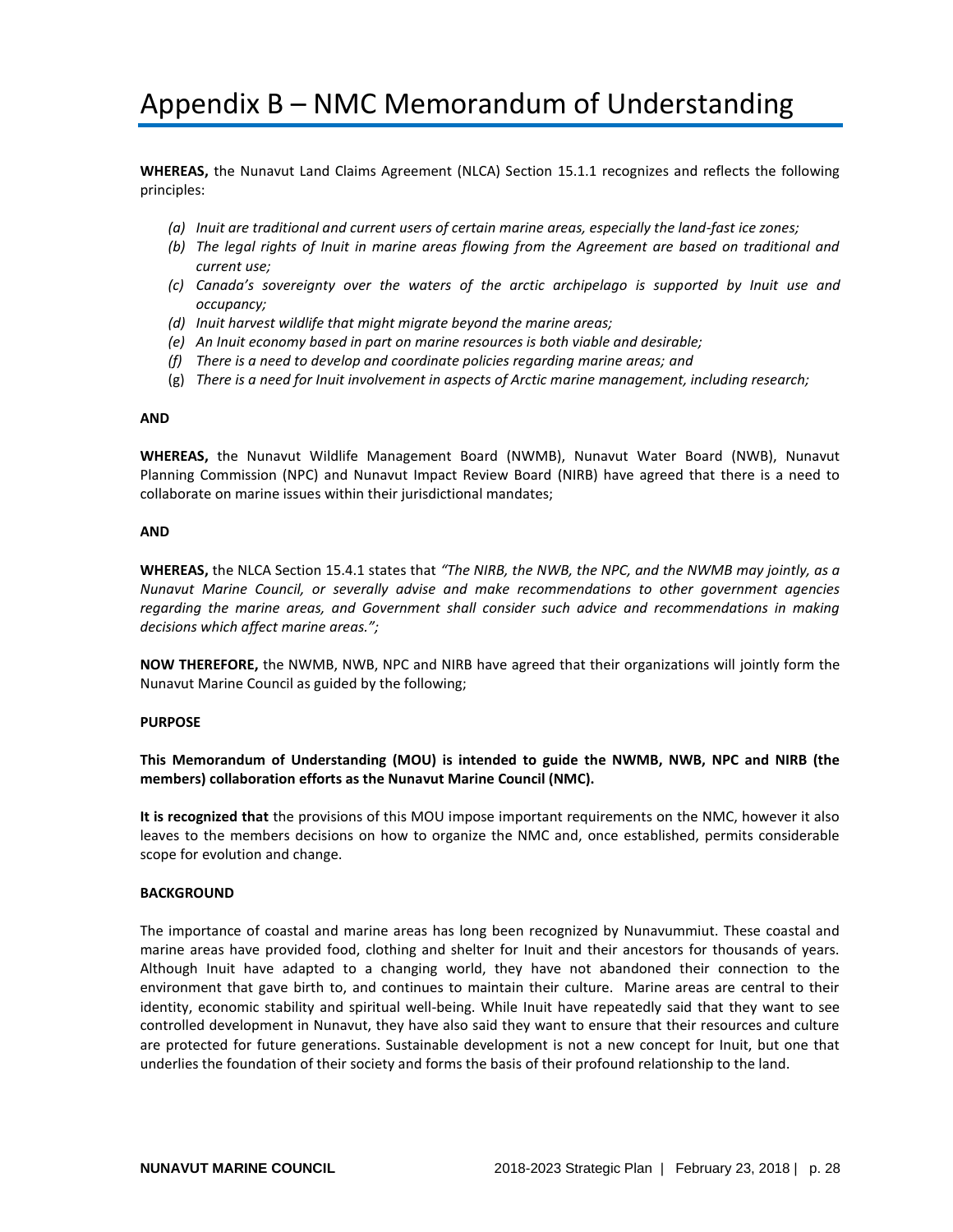The marine environment is critical to Nunavummiut, Canadians and the global community. With this in mind, the objectives of the NMC shall be to advise and make recommendations on Nunavut's marine areas, consistent with the principles of Section 15.1.1 of the Agreement, stated previously.

### **OBJECTIVES**

Objectives of the NMC fall within four general categories as follows:

- 1) **Technical**: engage NMC members and Government, address information and knowledge gaps, recognize *Inuit Qaujimajatuqangit*, and identify pertinent land, water and wildlife issues.
- 2) **Regulatory**: identify gaps in legislation, and recognize jurisdictional boundaries.
- 3) **Policy**: advocate the need for policy and comment on policy, as and when required.
- 4) **Awareness**: promote awareness of marine issues, and promote awareness of the roles of NMC and member IPGs in protection of marine areas.

### **GUIDING PRINCIPLES**

*1. Geographical mandate*

An NMC's geographical mandate is limited under s. 15.4.1 to "marine areas", defined under s. 1.1.1:

*"marine areas" means that part of Canada's internal waters or territorial sea, whether open or ice-covered, lying within the Nunavut Settlement Area, but does not include inland waters. For greater certainty, the reference to internal waters or territorial sea includes the seabed and subsoil below those internal waters or territorial sea.*

2. *Mandate over subject-matter*

Section 15.4.1 does not restrict the issues regarding the marine areas that an NMC may address. It is up to the members to decide how broadly the NMC may speak within the NLCA. The subject-matter mandate of the NMC could evolve over time.

### 3. *The legal status of NMC advice and recommendations*

Section 15.4.1 authorizes an NMC to *"advise and make recommendations to other government agencies"* regarding the marine areas.

### 4. *Relationship of the NMC members*

The NIRB, the NWB, the NPC, and the NWMB may jointly, as a Nunavut Marine Council, or severally advise and make recommendations to other government agencies regarding the marine areas.

### 6. *Procedure for decision-making*

The NMC leaves this issue to be decided by its members.

### **COORDINATION AND IMPLEMENTATION**

The Executive Directors of the members will be responsible for coordinating collaboration efforts and for identifying issues and opportunities for the NMC to meet.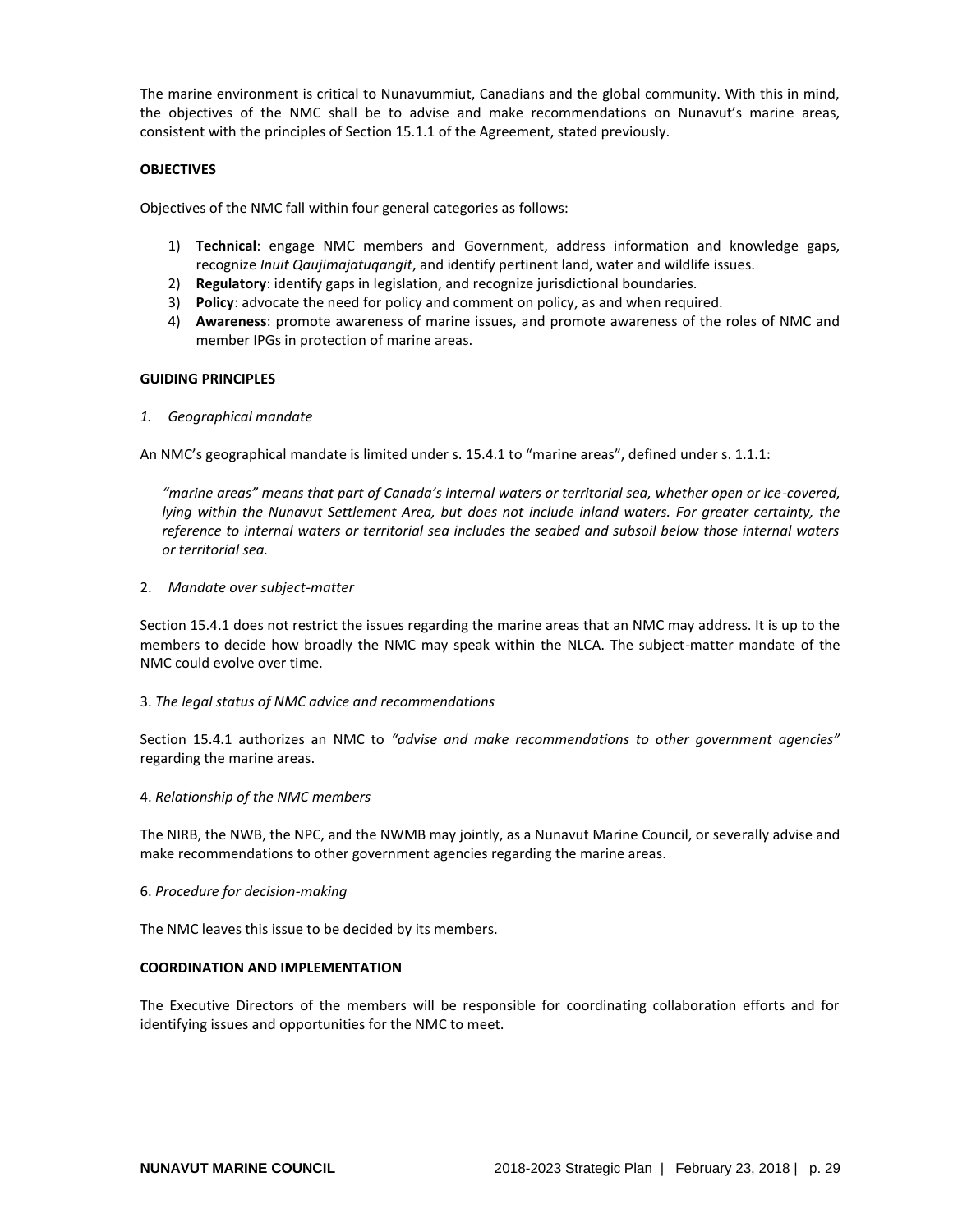### **DISPUTE RESOLUTION**

All decisions of the NMC will be based on consensus. If the Executive Directors are unable to reach consensus on a particular marine issue then the matter may be addressed severally within the jurisdiction of the individual member organization(s).

# **AMENDMENT MECHANISM**

This MOU may be amended at any time by full agreement of the Chairpersons of the members.

### **TERMINATION**

This Agreement comes into effect on signing.

The Chairpersons of the member organizations, after consultation, may agree to terminate the agreement at any time.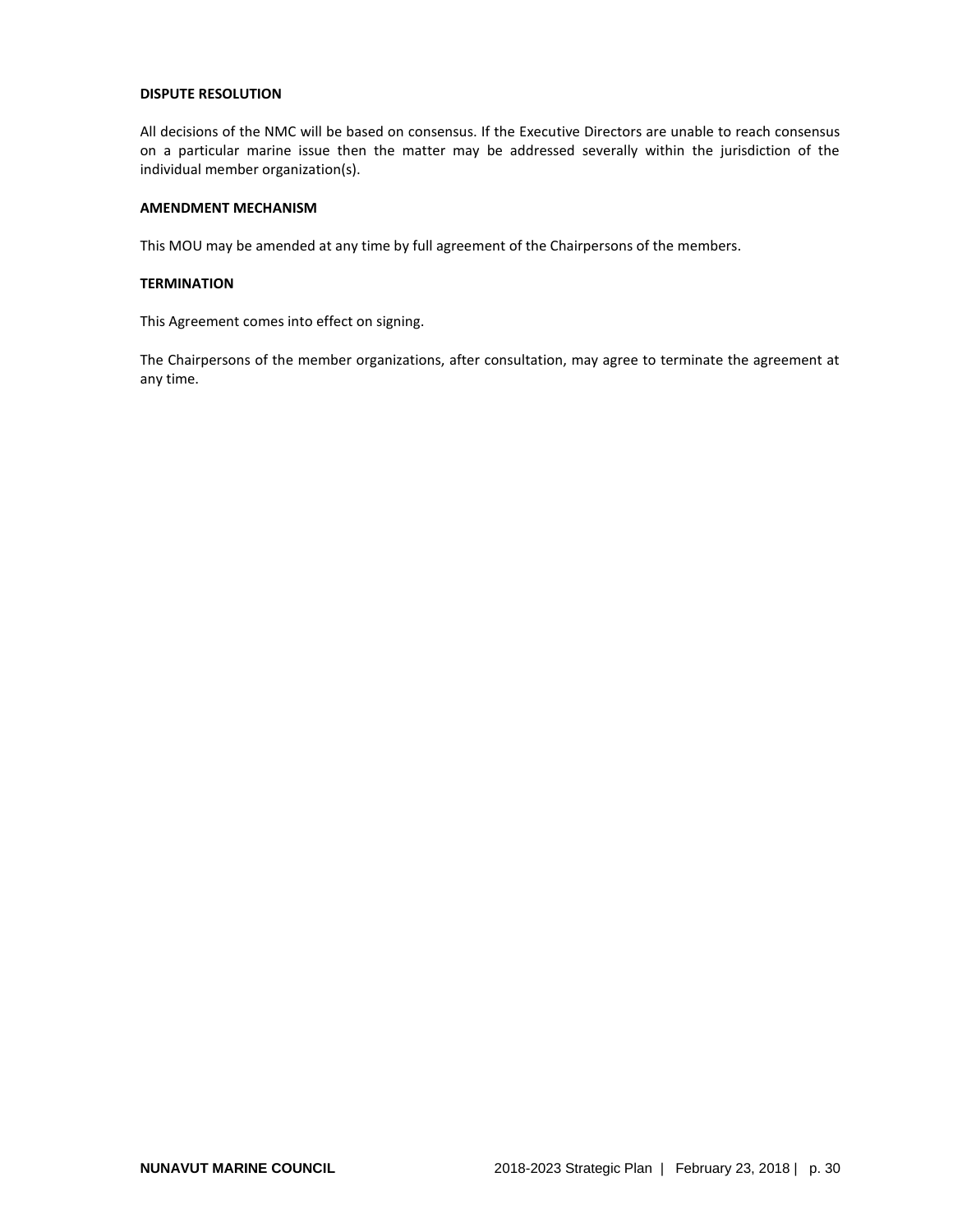## <span id="page-30-1"></span><span id="page-30-0"></span>**Inuit Partners**

*Nunavut Tunngavik Incorporated (NTI):* Represents Inuit under the Nunavut Agreement. NTI's mission is to foster Inuit economic, social and cultural well-being through the implementation of the Agreement.

*Regional Inuit Associations (RIAS):* Represent Inuit living in all of Nunavut's communities. The presidents of NTI and the three RIAs comprise the executive committee of the NTI Board of Directors.

*Hunters and Trappers Organizations (HTOs):* Represent the Inuit hunters and trappers in each Nunavut community. In concert with the NWMB and the Regional Wildlife Organizations (RWOs), the 27 HTOs oversee the exercise of harvesting by Inuit under the terms of the NLCA.

*Regional Wildlife Organizations (RWOs):* Represent the Hunters and Trappers Organizations in each of the three Nunavut regions. The RWOs help to manage harvesting, and to regulate harvesting practices and techniques, among the members of HTOs in the regions.

## <span id="page-30-2"></span>**Government of Nunavut**

#### *Department of Environment*

Responsible for the protection of Nunavut's environment and the sustainable use of its renewable resources. DOE's mandate addresses the management of terrestrial mammals, including polar bears, caribou and muskox. It also develops and maintains territorial parks and conservation areas. DOE's legislative responsibilities include, among other statutes, the Nunavut Wildlife Act.

#### *Community and Government Services*

The mission of CGS is to provide high-quality support and services, including community infrastructure, that foster safe and sustainable communities to benefit all Nunavummiut.

#### *Economic Development & Transportation*

ED&T works to stimulate and strengthen the economy, and to ensure the safe and effective movement of people, goods and knowledge. This would include management of issues related to tourism, resource development and commercial fisheries.

# <span id="page-30-3"></span>**Government of Canada**

### *Fisheries and Oceans Canada*

Manages fish and marine mammal stocks, protects their aquatic habitat, and conducts research and gathers information to protect and conserve marine and freshwater environments and their resources.

### *Environment and Climate Change Canada*

Handles wildlife matters falling within federal jurisdiction, including the protection and management of migratory birds, nationally significant habitats and species at risk. CWS also does research in many fields of wildlife biology. In addition, Environment Canada's Parks Canada Agency oversees Nunavut's national parks - Auyuittuq National Park, Sirmilik National Park and Quttinirpaaq National Park.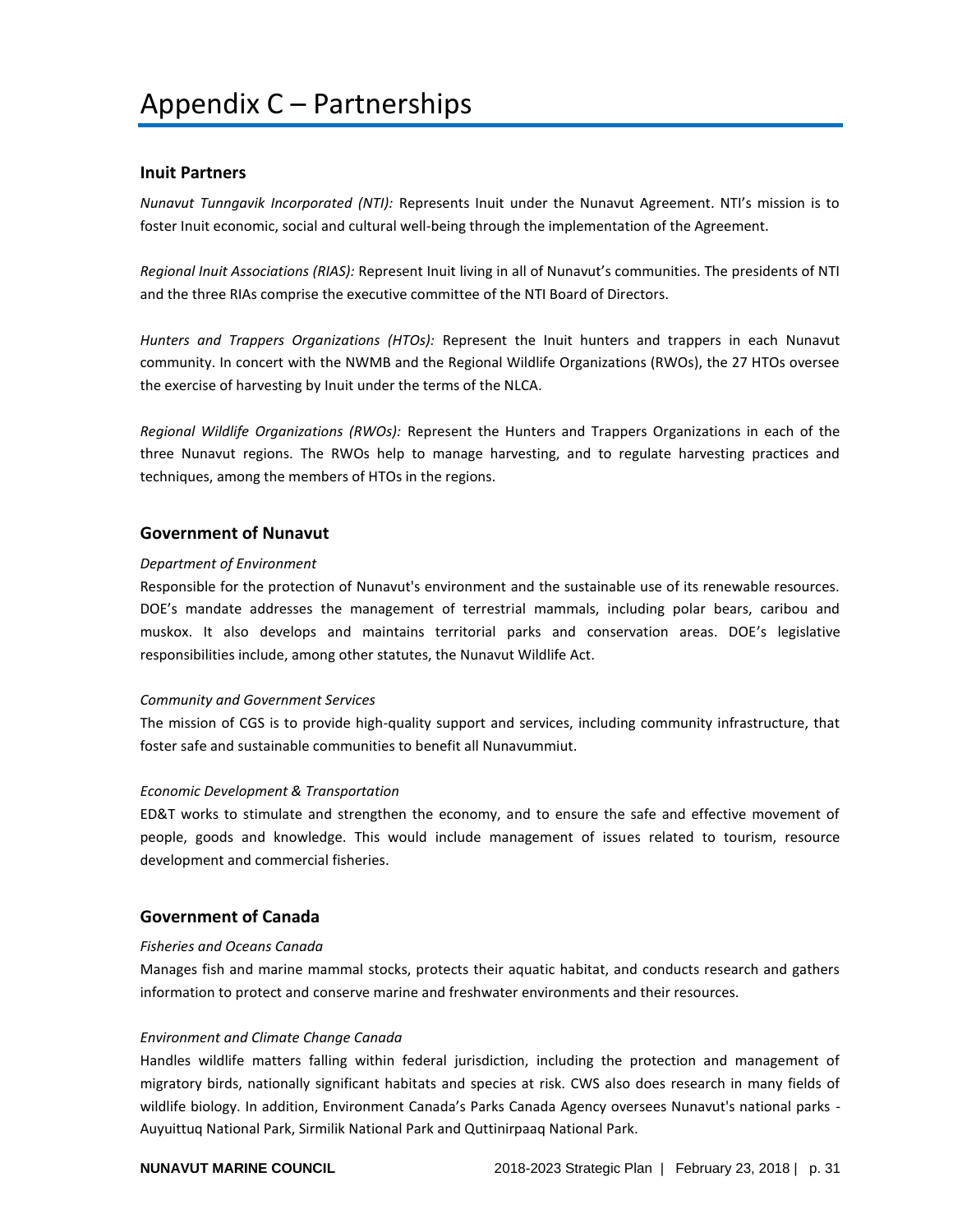## *Indigenous and Northern Affairs Canada (INAC)*

Administers mineral rights and land use activities on the more than 80 per cent of the land in Nunavut in which both the subsurface and surface rights are held by the Crown in right of Canada. INAC heads up the Northern Contaminated Sites Program, while also attempting to protect the northern environment and encourage sustainable development.

# <span id="page-31-0"></span>**Other partners and initiatives**

Increasing global attention on the Arctic generally, and Nunavut specifically, means there are many projects and programs underway that could be useful for the NMC to track, monitor and potentially partner with. An illustrative list is provided below, including:

- Arctic Council
- Environmental organizations (e.g. Clear Seas, Oceans North, World Wildlife Fund)
- Inuit organizations in Canada and abroad (e.g. Nunavut Tunngavik Inc and its Inuit Marine Monitoring initiative, Makivik, Inuit Circumpolar Council, Inuit Tapiriit Kanatami)
- Marine-focused institutes and think tanks (e.g. Marine Institute in Memorial University, NL)
- Nunavut General Monitoring Plan
- Hudson's Bay Consortium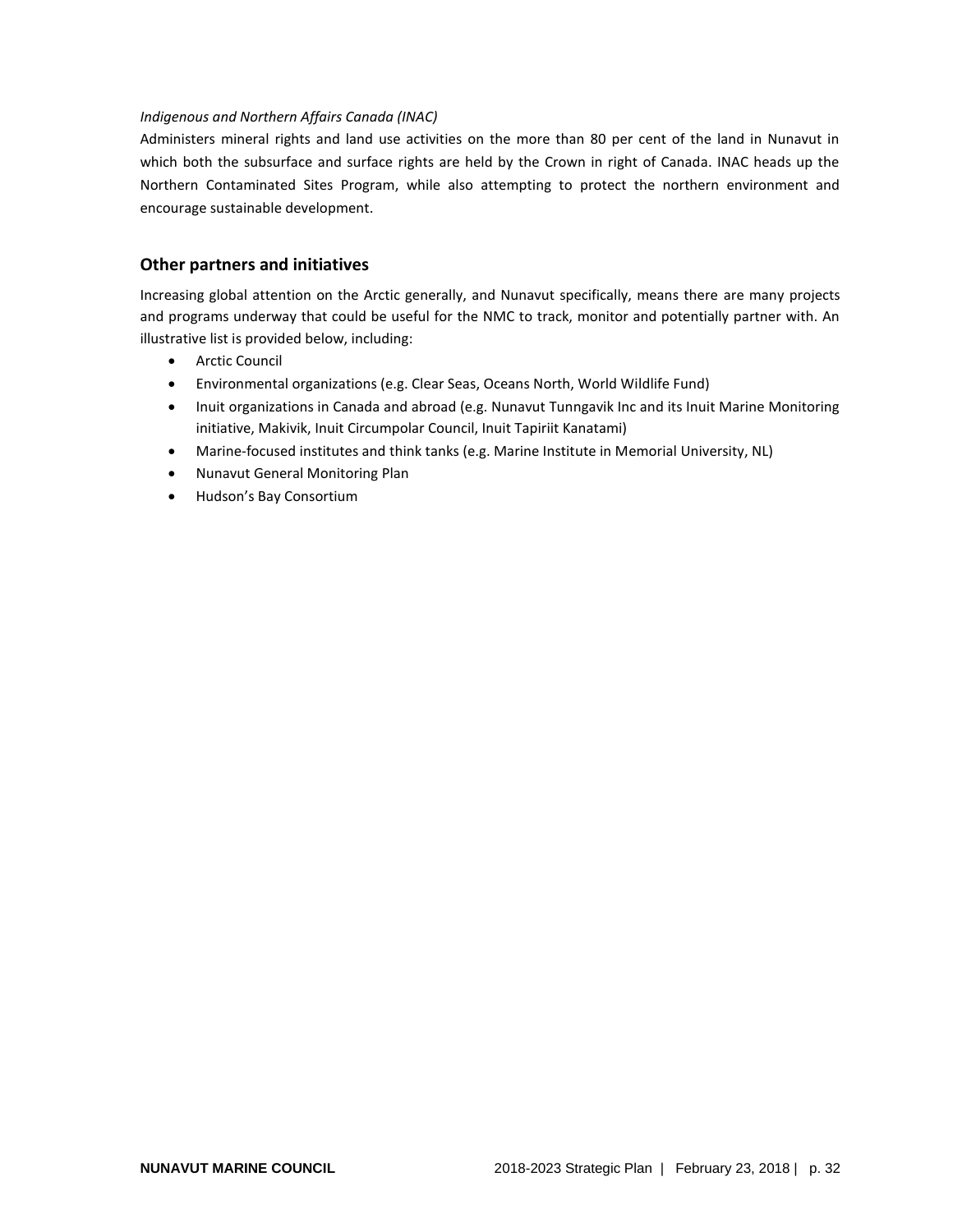# <span id="page-32-0"></span>Appendix D - References

- ACIA. (2005). *Arctic Climate Impact Assessment. ACIA Overview report.* Cambridge University Press. Retrieved from https://www.amap.no/documents/doc/arctic-arctic-climate-impactassessment/796
- AMAP. (2007). *Arctic Oil and Gas 2007.* Oslo, Norway: Arctic Monitoring and Assessment Programme (AMAP). Retrieved from https://www.amap.no/documents/doc/arctic-oil-and-gas-2007/71
- AMAP. (2017). *Adaptation Actions for a Changing Arctic (AACA) - Barents Area Overview report.* Oslo, Norway: Arctic Monitoring and Assessment Programme (AMAP). Retrieved from https://www.amap.no/documents/doc/Adaptation-Actions-for-a-Changing-Arctic-AACA-Barents-Area-Overview-report/1529
- Arctic Council. (2009). *Arctic Marine Shipping Assessment 2009 Report.* Retrieved from https://www.pmel.noaa.gov/arctic-zone/detect/documents/AMSA\_2009\_Report\_2nd\_print.pdf
- Arctic Council. (2015). *Status on Implementation of the AMSA 2009 Report Recommendations.* Retrieved from

https://pame.is/images/03\_Projects/AMSA/AMSA\_Documents/Progress\_Reports/AMSAreco mmendations2015\_Web.pdf

- Arriagada, P. (2017). *Food insecurity among Inuit living in Nunangat.* Govnernment of Canada, Statistics Canada, Ottawa, ON. Retrieved from http://www.statcan.gc.ca/pub/75-006 x/2017001/article/14774-eng.pdf
- Baffinland. (2017, April 5). Mary River: Phase 2 Infrastructure. Retrieved from https://static1.squarespace.com/static/527e42c4e4b0aea5e0569d9b/t/58efe67be58c6290e6f 6d54e/1492117200583/4+-+McPhee+-+Baffinland.pdf
- Brown, B. (2017, October 13). Nunavut Inuit call for public hearing on iron mine expansion. *Nunatsiaq Online*. Nunavut, Canada. Retrieved from http://www.nunatsiaqonline.ca/stories/article/65674nunavut\_inuit\_call\_for\_public\_hearing\_on iron\_mine\_project\_expansion/
- Burke, D. (2017, May 17). Halifax's first Arctic patrol ship to be pieced together this summer. *CBC News*. Retrieved from http://www.cbc.ca/news/canada/nova-scotia/arctic-patrol-vesselsirving-shipbuilding-shipyard-halifax-hmcs-harry-dewolf-1.4118341
- CAFF International Secretariat. (2010). *Arctic Biodiversity Trends 2010: Selected indicators of change.* Akureyri, Iceland. Retrieved from http://abt2010.arcticbiodiversity.is/images/stories/report/pdf/Arctic\_Biodiversity\_Trends\_Repo rt\_2010.pdf
- Canadian Coast Guard. (2013a, June 24). *Arctic*. Retrieved from Government of Canada, Canadian Coast Guard: http://www.ccg-gcc.gc.ca/eng/CCG/Maritime-Security/Arctic
- Canadian Coast Guard. (2013b, June 24). *Automatic Identification System (AIS)*. Retrieved from Government of Canada, Canadian Coast Guard: http://www.ccggcc.gc.ca/eng/CCG/Maritime-Security/AIS
- Canadian Coast Guard. (2013c, June 24). *Marine Security Enforcement Teams (MSET)*. Retrieved from Government of Canada, Canadian Coast Guard: http://www.ccggcc.gc.ca/eng/CCG/Maritime-Security/MSET
- CBC News. (2014, May 9). Nunavut Marine Council weighs in on seismic testing. *CBC News*. Retrieved from http://www.cbc.ca/news/canada/north/nunavut-marine-council-weighs-in-onseismic-testing-1.2637188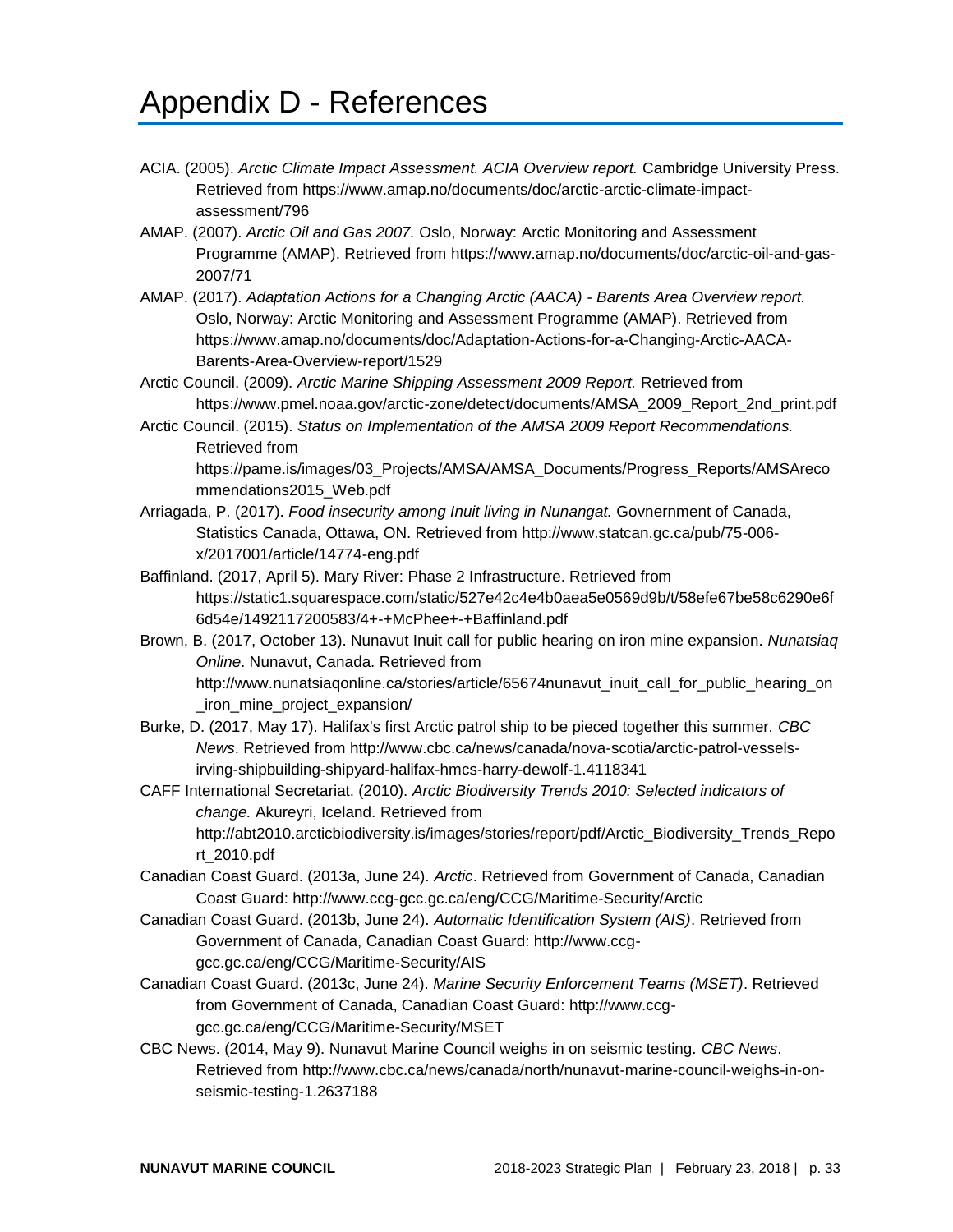- CBC News. (2016, December 21). Trudeau announces review of Arctic strategy, joint drilling ban with U.S. *CBC News*. Retrieved from http://www.cbc.ca/news/politics/trudeau-obama-arctic-1.3905933
- CBC News. (2017, May 19). Food insecurity in Nunavut 'should be considered a national crisis,' expert says. *CBC News*. Retrieved from http://www.cbc.ca/news/health/food-insecurity-1.4122103
- Conference Board of Canada. (2017). *Territorial Outlook Economic Forecast: Summer 2017.* Retrieved from http://www.conferenceboard.ca/e-library/abstract.aspx?did=8979
- Cruickshank, A. (2018, December 8). Inuit seek full management of Tallurutiup Imanga, Canada's largest protected area. *The Star*.
- Dawson, J. (2017, January 1). *Climate Change Adaptation Strategies and Policy Options for Arctic Shipping. A report prepared for Transport Canada.* Retrieved from https://ruor.uottawa.ca/handle/10393/36016
- Dawson, J. (n.d.). *Arctic Marine Activities Integration & Synthesis Project (AMAIS): Enhancing Ocean Governance Through the Northern Marine Transportation Corridors*. Retrieved from MEOPAR: http://meopar.ca/research/arctic-marine-activities-integration-synthesis-projectamais-enhancing-ocea
- Dawson, J., Mussells, O., Copland, L., & Carter, N. (2017). *Shipping Trends in Nunavut from 1990- 2015.* Retrieved from http://www.espg.ca/wp-content/uploads/2013/04/NGMP-Shipping-Report\_2017-V1.pdf
- Dawson, J., Porta, L., Okuribido-Malcolm, S., deHann, M., & Mussells, O. (2015). Proceedings of the Northern Marine Transportation Corridors Workshop. Vancouver, BC. Retrieved from http://www.espg.ca/wp-

content/uploads/2013/04/NMTC\_Workshop\_Proceedings\_FINAL\_REVISED.pdf

- Department of Defense. (2016). *Report to Congress on Strategy to Protect United States National Security Interests in the Arctic Region.* United State of America, Defense. Retrieved from https://www.defense.gov/Portals/1/Documents/pubs/2016-Arctic-Strategy-UNCLAS-clearedfor-release.pdf
- Department of Economic Development and Transportation. (n.d.). *Grays Bay Road and Port Project.* Retrieved from Government of Nunavut: https://www.gov.nu.ca/edt/documents/grays-bayroad-and-port-project
- Department of Environment, Fisheries and Sealing Division. (2016). *Nunavut Fisheries Strategy 206- 2020.* Department of Environment, Fisheries and Sealing Division. Retrieved from http://www.assembly.nu.ca/sites/default/files/TD-277-4(3)-EN-Department-of-Environment%27s-Nunavut-Fisheries-Strategy,-2016-2020.pdf
- Department of Transport. (2017, July 1). Arctic Shipping Safety and Pollution Prevention Regulations. *Canada Gazette*. Retrieved from http://www.gazette.gc.ca/rp-pr/p1/2017/2017-07- 01/html/reg1-eng.php
- Ducharme, S. (2017, November 23). Inuit management proposed for North Water Polynya. *Nunatsiaq Online*.
- Environment and Natural Resources. (2015, May 29). *7.3 Trends in shipping in the Northwest Passage and the Beaufort Sea*. Retrieved from Government of Northwest Territories, Environment and Natural Resources: http://www.enr.gov.nt.ca/en/state-environment/73 trends-shipping-northwest-passage-and-beaufort-sea
- Fergurson, H. (2011). Inuit Food (In)Security in Canada: Assessing the Implications . *Queen's Policy Review, 2*(2), pp. 54-79. Retrieved from http://www.queensu.ca/sps/qpr/sites/webpublish.queensu.ca.qprwww/files/files/16%20Inuit% 20food%20insecurity.pdf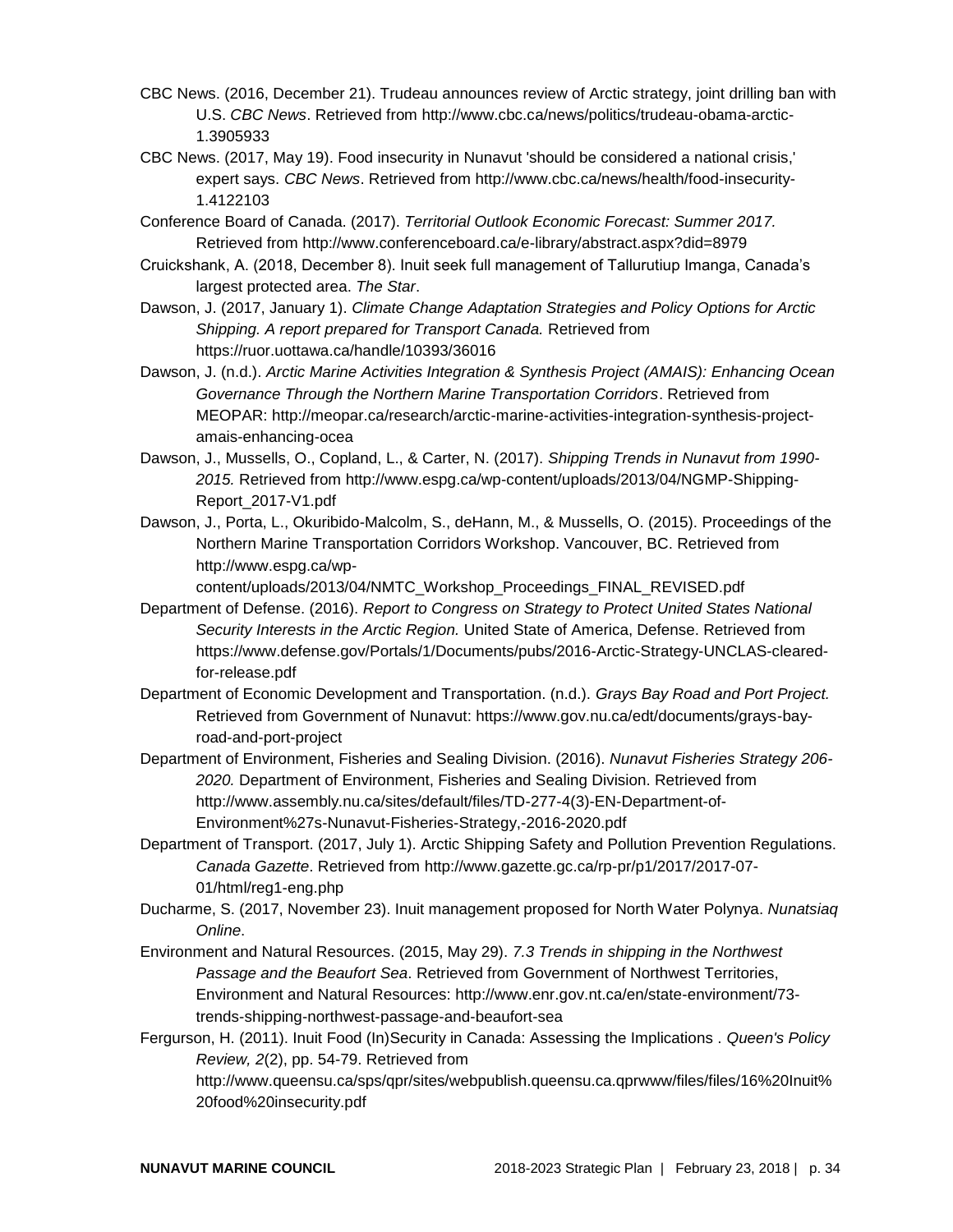Fife, R., & Chase, S. (2017, September 10). China used research mission to test trade route through Canada's Northwest Passage. *The Globe and Mail*. Retrieved from https://beta.theglobeandmail.com/news/politics/china-used-research-mission-to-test-traderoute-through-canadas-northwest-

passage/article36223673/?ref=http://www.theglobeandmail.com&

Fisheries and Oceans Canada. (2017a, October 31). *Meeting Canada's Marine Conservation Targets*. Retrieved from Government of Canada, Fisheries and Oceans Canada: http://www.dfo-mpo.gc.ca/oceans/conservation/plan-eng.html

Fisheries and Oceans Canada. (2017b, October 28). *Meeting Canada's marine conservation targets*. Retrieved from Government of Canada: http://www.dfompo.gc.ca/oceans/conservation/index-eng.html

Fisheries and Oceans Canada. (2017c, October 27). *Proposed Oceans Act Amendments*. Retrieved from Government of Canada, Fisheries and Oceans Canada: http://www.dfompo.gc.ca/oceans/conservation/act-loi-eng.html

Fisheries and Oceans Canada. (2017d, October 27). *What is an MPA?* Retrieved from Government of Canada, Fisheries and Oceans Canada: http://www.dfo-mpo.gc.ca/oceans/mpa-zpm/infoeng.html

- Frizzell, S. (2017, July 10). Nanisivik naval refuelling facility in Nunavut on track and on budget for fall 2018 opening. *CBC News*. Retrieved from http://www.cbc.ca/news/canada/north/nanisivikarctic-bay-naval-refueling-2018-1.4195662
- George, J. (2017, October 10). Coast Guard seeks Inuit students for new inshore rescue boat. *Nunatsiaq Online*. Retrieved from http://www.nunatsiaqonline.ca/stories/article/65674coast\_guard\_seeks\_inuit\_students\_to\_wo rk\_on\_new\_inshore\_rescue\_boat/

Goldman, D. (2017, July 22). China sent a ship to the Arctic for science. Then state media announced a new trade route. *National Post*. Retrieved from http://nationalpost.com/news/world/chinasent-a-ship-to-the-arctic-for-science-then-state-media-announced-a-new-trade-route

Government of Canada. (2015a, April 13). *Canada's Northern Strategy*. Retrieved from Government of Canada: http://www.northernstrategy.gc.ca/index-eng.asp

Government of Canada. (2015b, April 13). *Exercising Our Arctic Sovereignty*. Retrieved from Government of Canada: http://www.northernstrategy.gc.ca/sov/index-eng.asp

Government of Nunavut. (2016). *Nunvut Marine Tourism Management Plan.* Retrieved from Government of Nunavut: https://www.gov.nu.ca/sites/default/files/nunavut-marine-tourismmanagement-plan-final-english.pdf

Gregoire, L. (2017, February 10). Has Ottawa shelved Nunavut oil and gas assessment? *Nunatsiaq Online*. Nunavut, Canada. Retrieved from http://www.nunatsiagonline.ca/stories/article/65674has\_ottawa\_shelved\_nunavut\_oil\_and\_ga s\_assessment/

Impact Economics. (2010). *2010 Nunavut Economic Outlook.* Retrieved from http://www.landclaimscoalition.ca/pdf/Nunavut\_Economic\_Outlook\_2010.pdf

International Maritime Organization. (2017). *Shipping in polar waters*. Retrieved from International Maritime Organization:

http://www.imo.org/en/MediaCentre/HotTopics/polar/Pages/default.aspx

- Inuit Tapiriit Kanatami. (2008). *An Integrated Arctic Strategy.* Retrieved from https://www.itk.ca/integrated-arctic-strategy/
- Inuit Tapiriit Kanatami. (2016). *2016-2019 Strategy And Action Plan.* Retrieved from https://www.itk.ca/2016-2019-strategy-and-action-plan/
- Justin Trudeau, Prime Minister of Canada. (2016a, November 7). Canada's Ocean Protection plan: A world-leading marine safety system that protects Canada's coasts. *Justin Trudeau, Prime*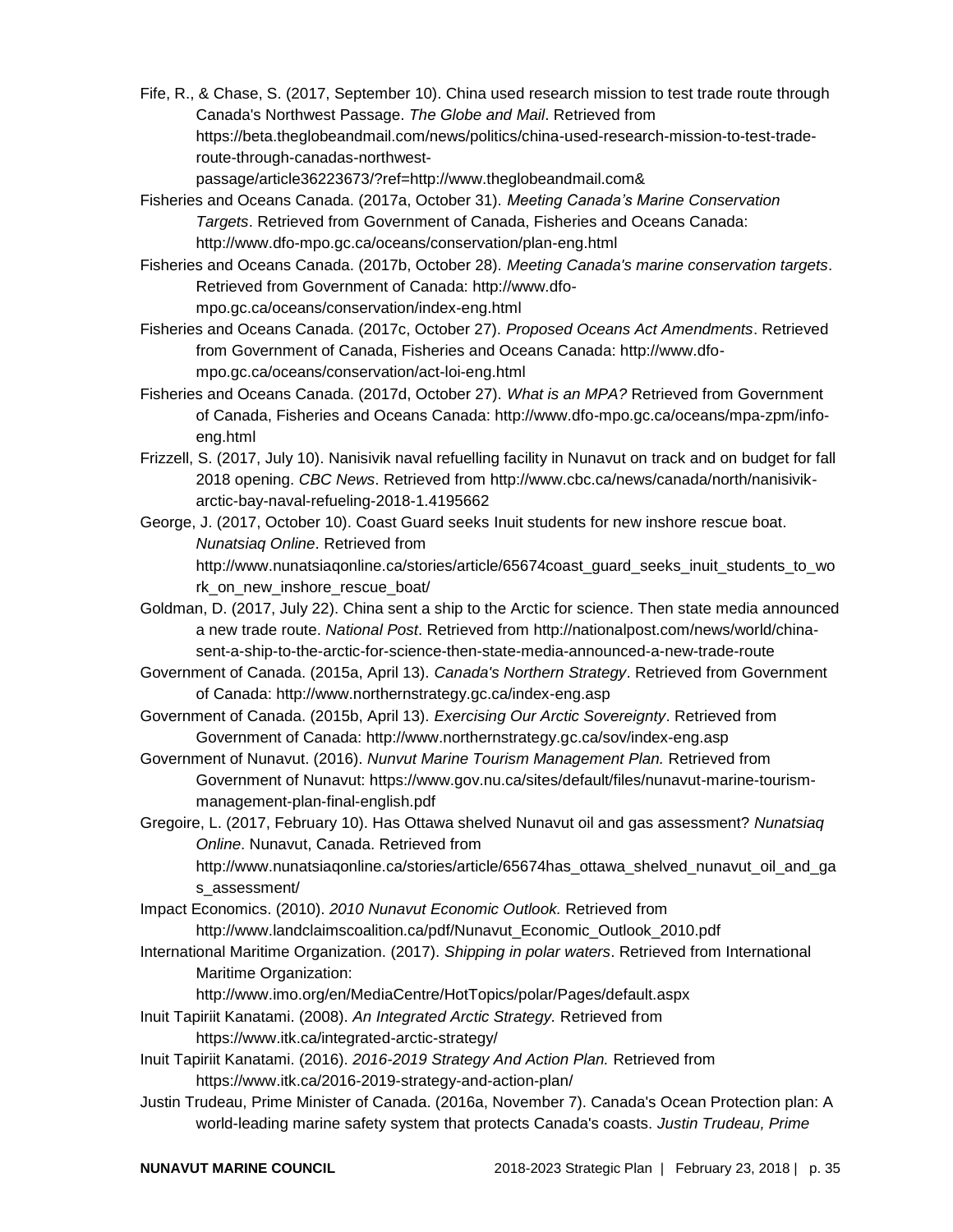*Minister of Canada News*. Retrieved from https://pm.gc.ca/eng/news/2016/11/07/canadasocean-protection-plan-world-leading-marine-safety-system-protects-canadas

- Justin Trudeau, Prime Minister of Canada. (2016b, November 7). The Prime Minister of Canada announces the National Oceans Protection Plan. *Justin Trudeau, Prime Minister of Canada News*. Retrieved from https://pm.gc.ca/eng/news/2016/11/07/prime-minister-canadaannounces-national-oceans-protection-plan
- Le Vallee, J., MacLaine, C., Lalonde, M., & Grant, M. (2017, May 18). *Canada's Food Report Card 2016: Provincial Performance.* Ottawa: Conference Board of Canada. Retrieved from http://www.conferenceboard.ca/temp/54a1eb7c-6dad-44c3-b689 eebf00877791/8697\_CanadaFood-ReportCard\_RPT.pdf
- Leite, J. (2017, October 18). *Baffinland Iron Mines concludes record-setting shipping season*. Retrieved from Baffinland: http://www.baffinland.com/latest-news/baffinland-iron-minesconcludes-record-setting-shipping-season-with-4-1-million-tonnes-of-iron-ore-shipped-over-75-days/?lang=en
- Murray, N. (2016, April 5). Oceans North Canada calls for Inuit input on Canada's Arctic shipping corridors. *CBC news*. Retrieved from http://www.cbc.ca/news/canada/north/arctic-shippingcorridors-1.3521301
- Murray, N. (2017, January 30). Nunavut fishery gets a big boost in turbot quotas. *CBC News*. Retrieved from http://www.cbc.ca/news/canada/north/nunavut-fisheries-turbot-increases-1.3958132
- National Energy Board. (2011, December). *Review of offshore drilling in the Canadian Arctic*. Retrieved from Government of Canada, National Energy Board: https://www.nebone.gc.ca/nrth/rctcffshrdrllngrvw/2011fnlrprt/index-eng.html
- Network of Centres of Excellence of Canada. (2017, July 10). *Inuit Guide Research to Low Impact Shipping Corridors*. Retrieved from Government of Canada, Network of Centres of Excellence: http://www.nce-rce.gc.ca/Research-Recherche/Stories-Articles/2017/lowImpactfaibleImpact\_eng.asp
- Nunatsiaq News. (2016, November 8). Arctic will share in Canada's new \$1.5 billion oceans protection plan. *Nunatsiaq Online*. Retrieved from http://www.nunatsiagonline.ca/stories/article/65674arctic\_will\_share\_in\_canadas\_new\_1.5\_bi llion\_oceans\_protection\_plan/
- Nunatsiaq News. (2017, September 18). Federal trade corridors fund might help pay for Nunavut's transport dreams: minister. Nunavut, Canada. Retrieved from http://www.nunatsiaqonline.ca/stories/article/65674trade\_corridors\_fund\_might\_help\_pay\_for nunavuts transport dreams/
- Nunavut Marine Council. (2017). *Home Page*. Retrieved from Nunavut Marine Council: http://www.nunavutmarinecouncil.com/
- Nymand Larsen, J., Schweitzer, P., & Fondahl, G. (2010). *Arctic Social Indicators.* Copenhagen: Nordic Council of Ministers. Retrieved from https://oaarchive.arcticcouncil.org/handle/11374/39
- Nymand Larsen, J., Schweitzer, P., & Petrov, A. (2013). *Arctic Social Indicators - ASI-II.* Nordic Council of Ministers. Retrieved from https://oaarchive.arctic-council.org/handle/11374/48
- Oceans North Canada. (2016, April 5). *The Integrated Arctic Cooridors Framework: Planning for responsible shipping in Canada's Arctic waters.* Retrieved from The PEW Charitable Trusts: http://www.pewtrusts.org/en/research-and-analysis/reports/2016/04/the-integrated-arcticcorridors-framework
- Parks Canada. (2017, April 14). *Tallurutiup Imanga/Lancaster Sound in High Arctic to be Canada's Largest Protected Area* . Retrieved from Government of Canada: https://www.canada.ca/en/parks-